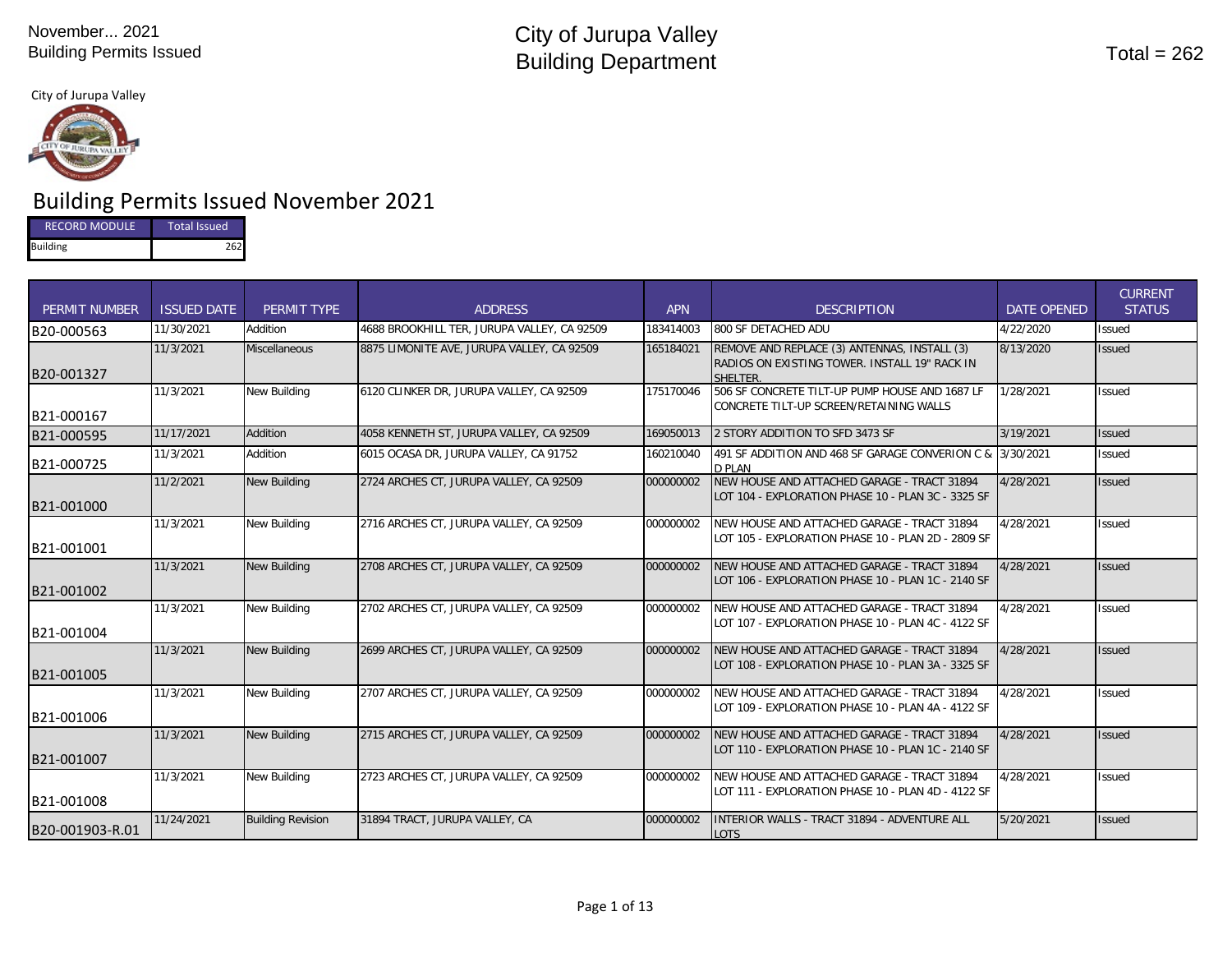| <b>PERMIT NUMBER</b> | <b>ISSUED DATE</b> | <b>PERMIT TYPE</b>       | <b>ADDRESS</b>                                 | <b>APN</b> | <b>DESCRIPTION</b>                                                                                                              | <b>DATE OPENED</b> | <b>CURRENT</b><br><b>STATUS</b> |
|----------------------|--------------------|--------------------------|------------------------------------------------|------------|---------------------------------------------------------------------------------------------------------------------------------|--------------------|---------------------------------|
| B21-001511           | 11/23/2021         | Alteration               | 2655 RUBIDOUX BLVD, JURUPA VALLEY, CA 92509    | 000000001  | STORAGE RACKS FOR WEST COAST STORAGE                                                                                            | 6/23/2021          | <b>Issued</b>                   |
| B21-001554           | 11/15/2021         | <b>New Building</b>      | 3531 FLORINE AVE, JURUPA VALLEY, CA 92509      | 177080020  | 391 SF DETACHED GARAGE                                                                                                          | 6/24/2021          | <b>Issued</b>                   |
| B21-001852           | 11/3/2021          | New Building             | 5433 GALAXY LN, JURUPA VALLEY, CA 91752        | 160151041  | LEAGALIZE 416 SF DETACHED BARN                                                                                                  | 7/26/2021          | Issued                          |
| B21-001863           | 11/1/2021          | <b>Miscellaneous</b>     | 10240 SAN SEVAINE WAY, JURUPA VALLEY, CA 91752 | 156210035  | INSTALL (1) 10,000 GAL DIESEL FUEL STORAGE TANK<br>INSTALL (1) 6,000 GAL DIESEL FUEL STRORAGE TANK                              | 7/27/2021          | <b>Issued</b>                   |
| B21-002009           | 11/3/2021          | Alteration               | 9415 MISSION BLVD, JURUPA VALLEY, CA 92509     | 170190028  | REMEDIATE ADA IMPROVEMENTS                                                                                                      | 8/12/2021          | Issued                          |
| B21-000615-R.01      | 11/2/2021          | <b>Building Revision</b> | 6140 HOMESTEAD ST, JURUPA VALLEY, CA 92509     | 162302004  | 787 SF GARAGE CONVERSION TO ADU                                                                                                 | 8/12/2021          | Issued                          |
| B21-002091           | 11/4/2021          | Alteration               | 10120 BEN NEVIS BLVD, JURUPA VALLEY, CA 92509  | 170022020  | COMMERCIAL T.I - 997 SF ICE CREAM SHOP C & D<br><b>REQUIRED</b>                                                                 | 8/23/2021          | Issued                          |
| B21-002104           | 11/16/2021         | Alteration               | 6150 BEACH ST, JURUPA VALLEY, CA 92509         | 162210012  | <b>CELL SITE MODIFICATION</b>                                                                                                   | 8/24/2021          | <b>Issued</b>                   |
| B21-000380-R.01      | 11/8/2021          | <b>Building Revision</b> | 7136 RASCAL CT, JURUPA VALLEY, CA 92509        | 185493004  | 3,086 SF SINGLE FAMILY DWELLING WITH 1,052 SF<br>ATTACHED GARAGE, 166 SF FRONT PORCH, 137 SF<br>PATIO AND 425 SF PATIO C&D PLAN | 8/30/2021          | Issued                          |
| B21-002208           | 11/5/2021          | Mechanical               | 6348 THUNDER BAY TRL, JURUPA VALLEY, CA 92509  | 185342044  | HVAC CHANGEOUT: 3 TONS, 80K BTUS / INSTALLED IN<br>SAME LOCATION AS EXISITNG IN BACK YARD AND<br><b>CLOSET</b>                  | 9/7/2021           | <b>Issued</b>                   |
| B21-002429           | 11/23/2021         | New Building             | 6256 FERDINAND ST, JURUPA VALLEY, CA 92509     | 000000002  | NEW HOUSE AND ATTACHED GARAGE - TR 36823 LOT<br>82 PH 5 - PLAN S22D - 2289 SF                                                   | 10/5/2021          | Issued                          |
| B21-002431           | 11/23/2021         | <b>New Building</b>      | 6268 FERDINAND ST, JURUPA VALLEY, CA 92509     | 000000002  | NEW HOUSE AND ATTACHED GARAGE - TR 36823 LOT<br>83 PH 5 - PLAN S24P - 2493 SF                                                   | 10/5/2021          | <b>Issued</b>                   |
| B21-002432           | 11/23/2021         | New Building             | 6269 FERDINAND ST, JURUPA VALLEY, CA 92509     | 000000002  | NEW HOUSE AND ATTACHED GARAGE - TR 36823 LOT<br>91 PH 5 - PLAN S760 - 2610 SF                                                   | 10/5/2021          | <b>Issued</b>                   |
| B21-002433           | 11/23/2021         | <b>New Building</b>      | 6257 FERDINAND ST, JURUPA VALLEY, CA 92509     | 000000002  | NEW HOUSE AND ATTACHED GARAGE - TR 36823 LOT<br>92 PH 5 - PLAN S24P - 2493 SF                                                   | 10/5/2021          | <b>Issued</b>                   |
| B21-002434           | 11/17/2021         | <b>New Building</b>      | 9557 VENETIAN WAY, JURUPA VALLEY, CA 92509     | 000000002  | NEW HOUSE AND ATTACHED GARAGE - TR 36823 LOT<br>10 PH 6 - PLAN S760 - 2610 SF - REF MASTER PLAN<br>CHECK B20-001716             | 10/5/2021          | <b>Issued</b>                   |
| B21-002435           | 11/17/2021         | <b>New Building</b>      | 9545 VENETIAN WAY, JURUPA VALLEY, CA 92509     | 000000002  | NEW HOUSE AND ATTACHED GARAGE - TR 36823 LOT<br>11 PH 6 - PLAN S22D - 2289 SF - REF MASTER PLAN<br>CHECK B20-001716             | 10/5/2021          | <b>Issued</b>                   |
| B21-002436           | 11/17/2021         | New Building             | 9533 VENETIAN WAY, JURUPA VALLEY, CA 92509     | 000000002  | NEW HOUSE AND ATTACHED GARAGE - TR 36823 LOT<br>12 PH 6 - PLAN S24P - 2493 SF - REF MASTER PLAN<br>CHECK B20-00176              | 10/5/2021          | <b>Issued</b>                   |
| B21-002438           | 11/17/2021         | <b>New Building</b>      | 9521 VENETIAN WAY, JURUPA VALLEY, CA 92509     | 000000002  | NEW HOUSE AND ATTACHED GARAGE - TR 36823 LOT<br>13 PH 6 - PLAN S760 - 2610 SF - REF MASTER PLAN<br>CHECK B20-001716             | 10/5/2021          | <b>Issued</b>                   |
| B21-002439           | 11/17/2021         | New Building             | 9509 VENETIAN WAY, JURUPA VALLEY, CA 92509     | 000000002  | NEW HOUSE AND ATTACHED GARAGE - TR 36823 LOT<br>14 PH 7 - PLAN S24P - 2493 SF - REF MASTER PC B20-<br>00716                     | 10/5/2021          | <b>Issued</b>                   |
| B21-002440           | 11/17/2021         | <b>New Building</b>      | 9497 VENETIAN WAY, JURUPA VALLEY, CA 92509     | 000000002  | NEW HOUSE AND ATTACHED GARAGE - TR 36823 LOT<br>15 PH 7 - PLAN S760 - 2610 SF - REF MASTER PC B20-<br>001716                    | 10/5/2021          | <b>Issued</b>                   |
| B21-002441           | 11/17/2021         | New Building             | 9485 VENETIAN WAY, JURUPA VALLEY, CA 92509     | 000000002  | NEW HOUSE AND ATTACHED GARAGE - TR 36823 LOT<br>16 PH 7 - PLAN S760 - 2610 SF - REF MASTER PLAN<br>CHECK B20-001716             | 10/5/2021          | <b>Issued</b>                   |
| B21-002442           | 11/17/2021         | <b>New Building</b>      | 9473 VENETIAN WAY, JURUPA VALLEY, CA 92509     | 000000002  | NEW HOUSE AND ATTACHED GARAGE - TR 36823 LOT<br>17 PHASE 7 - PLAN S24P - 2493 SF - REFERENCE<br>MASTER PLAN CHECK B20-001716    | 10/5/2021          | <b>Issued</b>                   |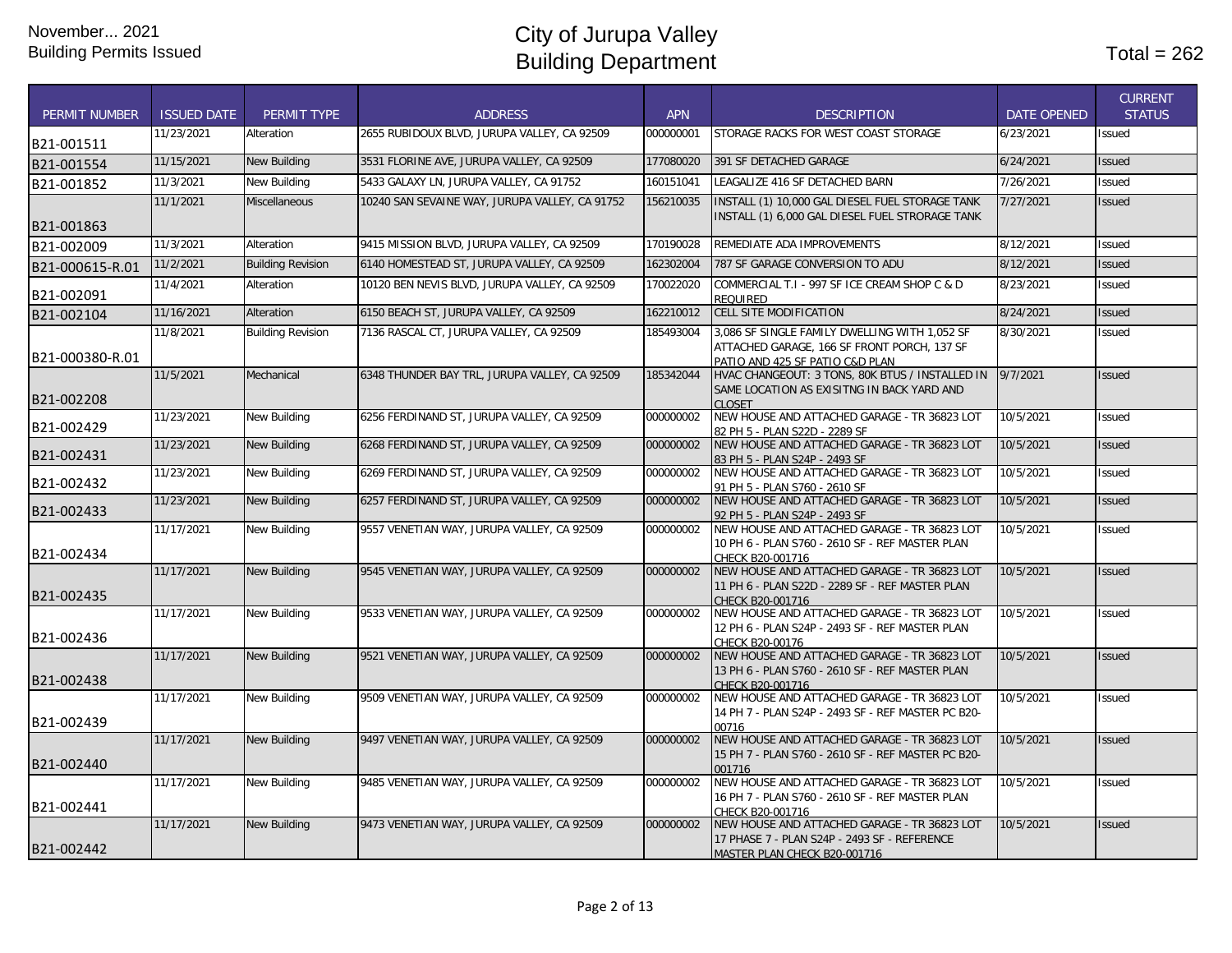| PERMIT NUMBER   | <b>ISSUED DATE</b> | PERMIT TYPE              | <b>ADDRESS</b>                                 | <b>APN</b> | <b>DESCRIPTION</b>                                                                | <b>DATE OPENED</b> | <b>CURRENT</b><br><b>STATUS</b> |
|-----------------|--------------------|--------------------------|------------------------------------------------|------------|-----------------------------------------------------------------------------------|--------------------|---------------------------------|
|                 | 11/17/2021         | New Building             | 6254 CATRIA ST. JURUPA VALLEY. CA 92509        | 000000002  | NEW HOUSE AND ATTACHED GARAGE - TRACT 36823                                       | 10/5/2021          | <b>Issued</b>                   |
| B21-002443      |                    |                          |                                                |            | LOT 71 PHASE 8 - PLAN S22D - 2289 SF - REFERENCE                                  |                    |                                 |
|                 |                    |                          |                                                |            | MASTER PLAN CHECK B20-001716                                                      |                    |                                 |
|                 | 11/17/2021         | New Building             | 6266 CATRIA ST, JURUPA VALLEY, CA 92509        | 000000002  | NEW HOUSE AND ATTACHED GARAGE - TRACT 36823                                       | 10/5/2021          | <b>Issued</b>                   |
| B21-002444      |                    |                          |                                                |            | LOT 72 PHASE 8 - PLAN S24P - 2493 SF - REFERENCE                                  |                    |                                 |
|                 |                    |                          |                                                |            | MASTER PLAN CHECK B20-001716                                                      |                    |                                 |
|                 | 11/17/2021         | New Building             | 6267 CATRIA ST, JURUPA VALLEY, CA 92509        | 000000002  | NEW HOUSE AND ATTACHED GARAGE - TRACT 36823                                       | 10/5/2021          | Issued                          |
| B21-002445      |                    |                          |                                                |            | LOT 80 PHASE 8 - PLAN S760 - 2610 SF - REFERENCE                                  |                    |                                 |
|                 | 11/18/2021         |                          |                                                |            | MASTER PLAN CHECK B20-001716<br>NEW HOUSE AND ATTACHED GARAGE - TRACT 36823       | 10/5/2021          |                                 |
|                 |                    | <b>New Building</b>      | 6255 CATRIA ST, JURUPA VALLEY, CA 92509        | 000000002  |                                                                                   |                    | <b>Issued</b>                   |
| B21-002446      |                    |                          |                                                |            | LOT 81 PHASE 8 - PLAN S24P - 2493 SF - REFERENCE                                  |                    |                                 |
|                 | 11/18/2021         | New Building             | 6278 CATRIA ST, JURUPA VALLEY, CA 92509        | 000000002  | MASTER PLAN CHECK B20-001716<br>NEW HOUSE AND ATTACHED GARAGE - TRACT 36823       | 10/5/2021          | Issued                          |
|                 |                    |                          |                                                |            |                                                                                   |                    |                                 |
| B21-002447      |                    |                          |                                                |            | LOT 73 PHASE 9 - PLAN S760 - 2610 SF - REFERENCE                                  |                    |                                 |
|                 | 11/18/2021         | New Building             |                                                | 000000002  | MASTER PLAN CHECK B20-001716<br>NEW HOUSE AND ATTACHED GARAGE - TRACT 36823       | 10/5/2021          | <b>Issued</b>                   |
|                 |                    |                          | 6290 CATRIA ST, JURUPA VALLEY, CA 92509        |            |                                                                                   |                    |                                 |
| B21-002448      |                    |                          |                                                |            | LOT 74 PHASE 9 - PLAN S22D - 2289 SF - REFERENCE                                  |                    |                                 |
|                 | 11/18/2021         | New Building             | 6291 CATRIA ST, JURUPA VALLEY, CA 92509        | 000000002  | MASTER PLAN CHECK B20-001716<br>NEW HOUSE AND ATTACHED GARAGE - TRACT 36823       | 10/5/2021          | <b>Issued</b>                   |
|                 |                    |                          |                                                |            | LOT 78 PHASE 9 - PLAN S760 - 2610 SF - REFERENCE                                  |                    |                                 |
| B21-002450      |                    |                          |                                                |            |                                                                                   |                    |                                 |
|                 | 11/18/2021         | New Building             | 6279 CATRIA ST, JURUPA VALLEY, CA 92509        | 000000002  | MASTER PLAN CHECK B20-001716<br>NEW HOUSE AND ATTACHED GARAGE - TRACT 36823       | 10/5/2021          | <b>Issued</b>                   |
|                 |                    |                          |                                                |            |                                                                                   |                    |                                 |
| B21-002451      |                    |                          |                                                |            | LOT 79 PHASE 9 - PLAN S22D - 2289 SF - REFERENCE                                  |                    |                                 |
|                 |                    |                          |                                                |            | MASTER PLAN CHECK B20-001716                                                      |                    |                                 |
|                 | 11/18/2021         | New Building             | 9523 RANCHO JURUPA RD, JURUPA VALLEY, CA 92509 | 000000002  | NEW HOUSE AND ATTACHED GARAGE - TRACT 36823                                       | 10/5/2021          | Issued                          |
| B21-002452      |                    |                          |                                                |            | LOT 75 PHASE 10 - PLAN S22D- 2289 SF - REFERENCE                                  |                    |                                 |
|                 | 11/18/2021         | <b>New Building</b>      | 9535 RANCHO JURUPA RD, JURUPA VALLEY, CA 92509 | 000000002  | MASTER PLAN CHECK B20-001716<br>NEW HOUSE AND ATTACHED GARAGE - TRACT 36823       | 10/5/2021          | <b>Issued</b>                   |
|                 |                    |                          |                                                |            |                                                                                   |                    |                                 |
| B21-002453      |                    |                          |                                                |            | LOT 76 PHASE 10 - PLAN S24P - 2493 SF - REFERENCE<br>MASTER PLAN CHECK B20-001716 |                    |                                 |
|                 | 11/18/2021         | New Building             | 9547 RANCHO JURUPA RD, JURUPA VALLEY, CA 92509 | 000000002  | NEW HOUSE AND ATTACHED GARAGE - TRACT 36823                                       | 10/5/2021          | Issued                          |
|                 |                    |                          |                                                |            |                                                                                   |                    |                                 |
| B21-002454      |                    |                          |                                                |            | LOT 77 PHASE 10 - PLAN S760 - 2610 SF - REFERENCE                                 |                    |                                 |
|                 | 11/10/2021         | <b>Alteration</b>        | 2866 AZTEC DR, JURUPA VALLEY, CA 92509         | 177292039  | MASTER PLAN CHECK B20-001716<br>REPAIR AND REPLACE FIRE DAMAGED ROOF TRUSS        | 10/7/2021          | <b>Issued</b>                   |
| B21-002470      |                    |                          |                                                |            |                                                                                   |                    |                                 |
| B21-002561      | 11/2/2021          | Mechanical               | 8695 45TH ST, JURUPA VALLEY, CA 92509          | 169202018  | INSTALL NEW DUCTLESS MINI SPLIT SYSTEM                                            | 10/13/2021         | Closed - Final                  |
| B21-002577      | 11/10/2021         | Re-Roof                  | 7401 PHEASANT RUN RD, JURUPA VALLEY, CA 92509  | 185331019  | REMOVE EXISITING SHINGLES AND REPLACE WITH                                        | 10/14/2021         | Closed - Final                  |
|                 | 11/16/2021         | <b>Building Revision</b> | 11848 CROSSBILL WAY, JURUPA VALLEY, CA 91752   | 160460001  | <b>COOL ROOF SHINGLES</b><br>CONVERT 220 SF EXISTING BEDROOM, 227 SF              | 10/15/2021         | Issued                          |
|                 |                    |                          |                                                |            |                                                                                   |                    |                                 |
|                 |                    |                          |                                                |            | EXISITING GARAGE AND ADD 242 SF ADDTION FOR A                                     |                    |                                 |
|                 |                    |                          |                                                |            | TOTAL OF 689 SF ADU *REVISED WINDOWS, DOORS,                                      |                    |                                 |
|                 |                    |                          |                                                |            | WATER HEATER, ELELCTRICAL PANEL AND WATER                                         |                    |                                 |
| B21-001258-R.01 |                    |                          |                                                |            | HEATER LOCATION* C & D PLAN                                                       |                    |                                 |
|                 | 11/3/2021          | <b>Building Revision</b> | 5300 VIA RICARDO, JURUPA VALLEY, CA 92509      | 178350001  | INSTALL 2 NEW SERVICES, 4000A AND BACKFEED                                        | 10/18/2021         | <b>Issued</b>                   |
| B20-002140-R.01 |                    |                          |                                                |            | EXISTING 3000A                                                                    |                    |                                 |
|                 | 11/2/2021          | Mechanical               | 5620 CEDAR ST, JURUPA VALLEY, CA 92509         | 162142005  | HVAC CHANGEOUT: 3 TON / INSTALLED IN SAME                                         | 10/21/2021         | Issued                          |
| B21-002657      |                    |                          |                                                |            | LOCATION AS EXISTING ON ROOF                                                      |                    |                                 |
|                 | 11/2/2021          | Mechanical               | 4000 HAYNES DR, JURUPA VALLEY, CA 92509        | 182241003  | HVAC CHANGEOUT: 4 TON MINI SPLIT SYSTEM /                                         | 10/26/2021         | <b>Issued</b>                   |
|                 |                    |                          |                                                |            | LOCATED IN SAME LOCATION AS EXISTING IN SIDE                                      |                    |                                 |
| B21-002658      |                    |                          |                                                |            | <b>YARD</b>                                                                       |                    |                                 |
|                 |                    |                          |                                                |            |                                                                                   |                    |                                 |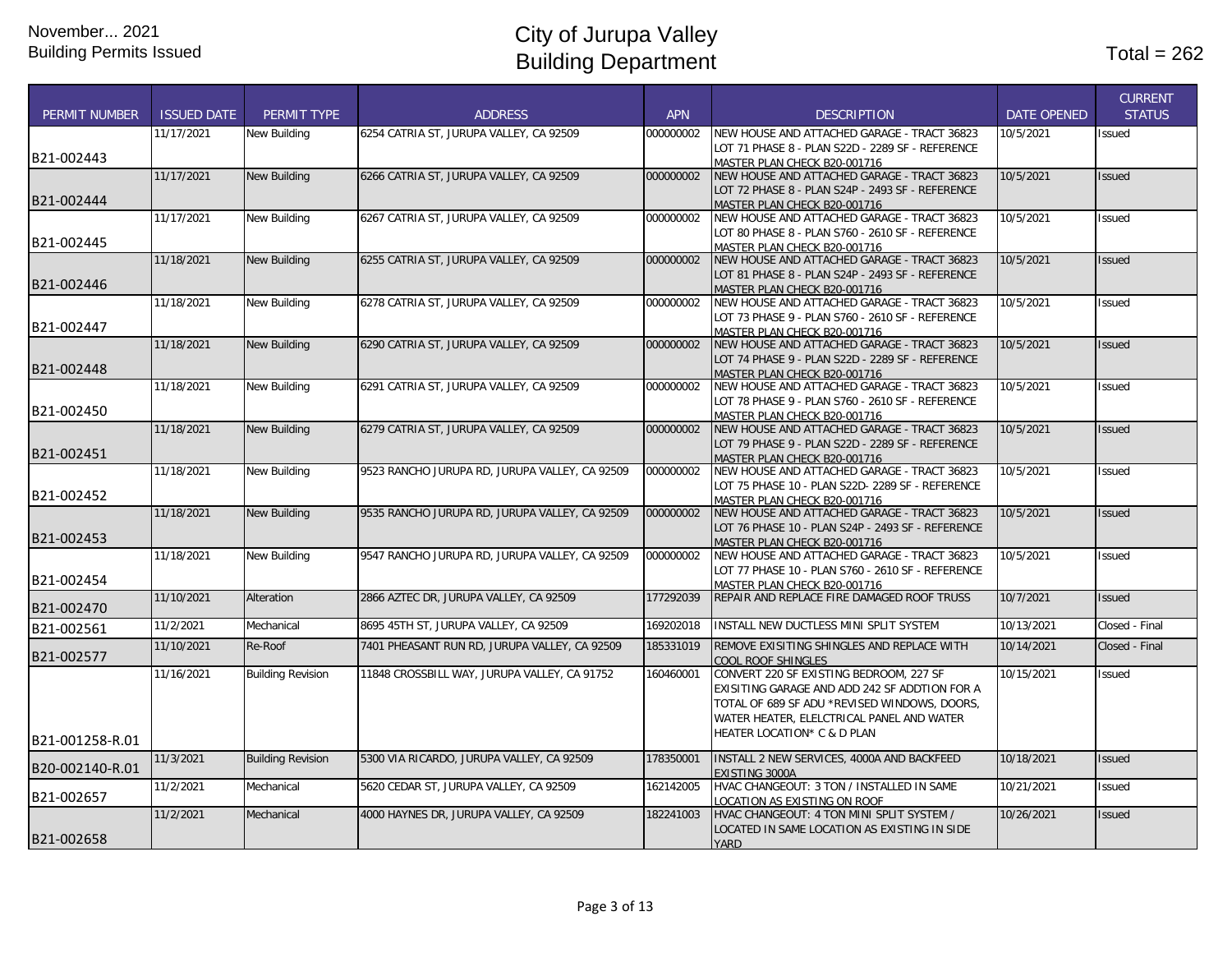| <b>PERMIT NUMBER</b>     | <b>ISSUED DATE</b> | <b>PERMIT TYPE</b>       | <b>ADDRESS</b>                           | <b>APN</b> | <b>DESCRIPTION</b>                                                                                                                                                                                                                                                                                           | <b>DATE OPENED</b> | <b>CURRENT</b><br><b>STATUS</b> |
|--------------------------|--------------------|--------------------------|------------------------------------------|------------|--------------------------------------------------------------------------------------------------------------------------------------------------------------------------------------------------------------------------------------------------------------------------------------------------------------|--------------------|---------------------------------|
| B21-002369-R.01          | 11/8/2021          | <b>Building Revision</b> | 5430 DODD ST, JURUPA VALLEY, CA 91752    | 161052002  | *REVISION: TO RELOCATE INVERTER, ACD AND PV LOAD 10/27/2021<br>CENTER* SOLAR PV SYSTEM: 4.9 KW / 14 PANELS / 1<br><b>INVERTER / NO MPU</b>                                                                                                                                                                   |                    | Issued                          |
| B21-002666               | 11/2/2021          | Plumbing                 | 4607 PLAZA LN, JURUPA VALLEY, CA 92509   | 182341011  | BATHROOM REMODEL - APARTMENT A - REMOVE AND<br>REPLACE TUB, INSTALL NEW TUB VALVE AND<br>SHOWERHEAD, FLOAT SHOWER IN PREP FOR TILE,<br>REMOVE AND REPLACE TOILET FLANGE AND TOILET,<br>INSTALL NEW SINK VANITY, FAUCETS, MEDICINE<br>CABINET AND LIGHT, INSTALL NEW 12 X 24 EXTERIOR<br><b><i>MINDOM</i></b> | 10/28/2021         | Issued                          |
| B21-002667               | 11/2/2021          | Plumbing                 | 4607 PLAZA LN. JURUPA VALLEY. CA 92509   | 182341011  | BATHROOM REMODEL - APARTMENT B - REMOVE AND<br>REPLACE TUB, INSTALL NEW TUB VALVE AND<br>SHOWERHEAD, FLOAT SHOWER IN PREP FOR TILE,<br>REMOVE AND REPLACE TOILET FLANGE AND TOILET,<br>INSTALL NEW SINK VANITY, FAUCETS, MEDICINE<br>CARINET AND LIGHT                                                       | 10/28/2021         | Issued                          |
| B21-002668               | 11/2/2021          | Plumbing                 | 4607 PLAZA LN, JURUPA VALLEY, CA 92509   | 182341011  | BATHROOM REMODEL - APARTMENT C - REMOVE AND<br>REPLACE TUB, INSTALL NEW TUB VALVE AND<br>SHOWERHEAD, FLOAT SHOWER IN PREP FOR TILE,<br>INSTALL NEW SHOWER, REMOVE AND REPLACE TOILET<br>FLANGE AND TOILET, INSTALL NEW SINK VANITY,<br>FAUCETS, MEDICINE CABINET AND LIGHT                                   | 10/28/2021         | Issued                          |
|                          | 11/2/2021          | Plumbing                 | 4607 PLAZA LN, JURUPA VALLEY, CA 92509   | 182341011  | BATHROOM REMODEL - APARTMENT D - REMOVE AND<br>REPLACE TUB, INSTALL NEW TUB VALVE AND<br>SHOWERHEAD, FLOAT SHOWER IN PREP FOR TILE,<br>REMOVE AND REPLACE TOILET FLANGE AND TOILET,<br>INSTALL NEW SINK VANITY, FAUCETS, MEDICINE<br>CABINET AND LIGHT, INSTALL NEW 12 X 24 EXTERIOR                         | 10/28/2021         | Issued                          |
| B21-002669<br>B21-002670 | 11/2/2021          | Plumbing                 | 4607 PLAZA LN, JURUPA VALLEY, CA 92509   | 182341011  | <b>WINDOW</b><br>BATHROOM REMODEL - APARTMENT E - REMOVE AND<br>REPLACE TUB, INSTALL NEW TUB VALVE AND<br>SHOWERHEAD, FLOAT SHOWER IN PREP FOR TILE,<br>REMOVE AND REPLACE TOILET FLANGE AND TOILET,<br>INSTALL NEW SINK VANITY, FAUCETS, MEDICINE<br>CARINET AND LIGHT                                      | 10/28/2021         | Issued                          |
|                          | 11/2/2021          | Plumbing                 | 4607 PLAZA LN, JURUPA VALLEY, CA 92509   | 182341011  | BATHROOM REMODEL - APARTMENT F - REMOVE AND<br>REPLACE TUB, INSTALL NEW TUB VALVE AND<br>SHOWERHEAD, FLOAT SHOWER IN PREP FOR TILE,<br>REMOVE AND REPLACE TOILET FLANGE AND TOILET,<br>INSTALL NEW SINK VANITY, FAUCETS, MEDICINE                                                                            | 10/28/2021         | <b>Issued</b>                   |
| B21-002671<br>B21-002687 | 11/2/2021          | Electrical               | 1410 BROWN AVE, JURUPA VALLEY, CA 92509  | 175210058  | CARINET AND LIGHT<br>REMOVE 114 WAREHOUSE HIGH-BAYS AND REPLACE<br>WITH 114 LED HIGH-BAY LIGHT FIXTURES. TIE INTO<br><b>EXISTING LIGHTING HOME RUNS.</b>                                                                                                                                                     | 10/29/2021         | Closed - Final                  |
| B21-002689               | 11/1/2021          | Re-Roof                  | 7689 JAYHAWK DR, JURUPA VALLEY, CA 92509 | 183302001  | REMOVE EXISTING SHINGLES AND REPLACE WITH COOL 11/1/2021<br><b>ROOF SHINGLES</b>                                                                                                                                                                                                                             |                    | Issued                          |
| B21-002690               | 11/3/2021          | Plumbing                 | 3564 LINDSAY ST, JURUPA VALLEY, CA 92509 | 173070005  | WATER HEATER CHANGEOUT: 30 GAL / LOCATED IN<br>SAME LOCATION AS EXISTING IN OUTSIDE CLOSET                                                                                                                                                                                                                   | 11/1/2021          | Closed - Final                  |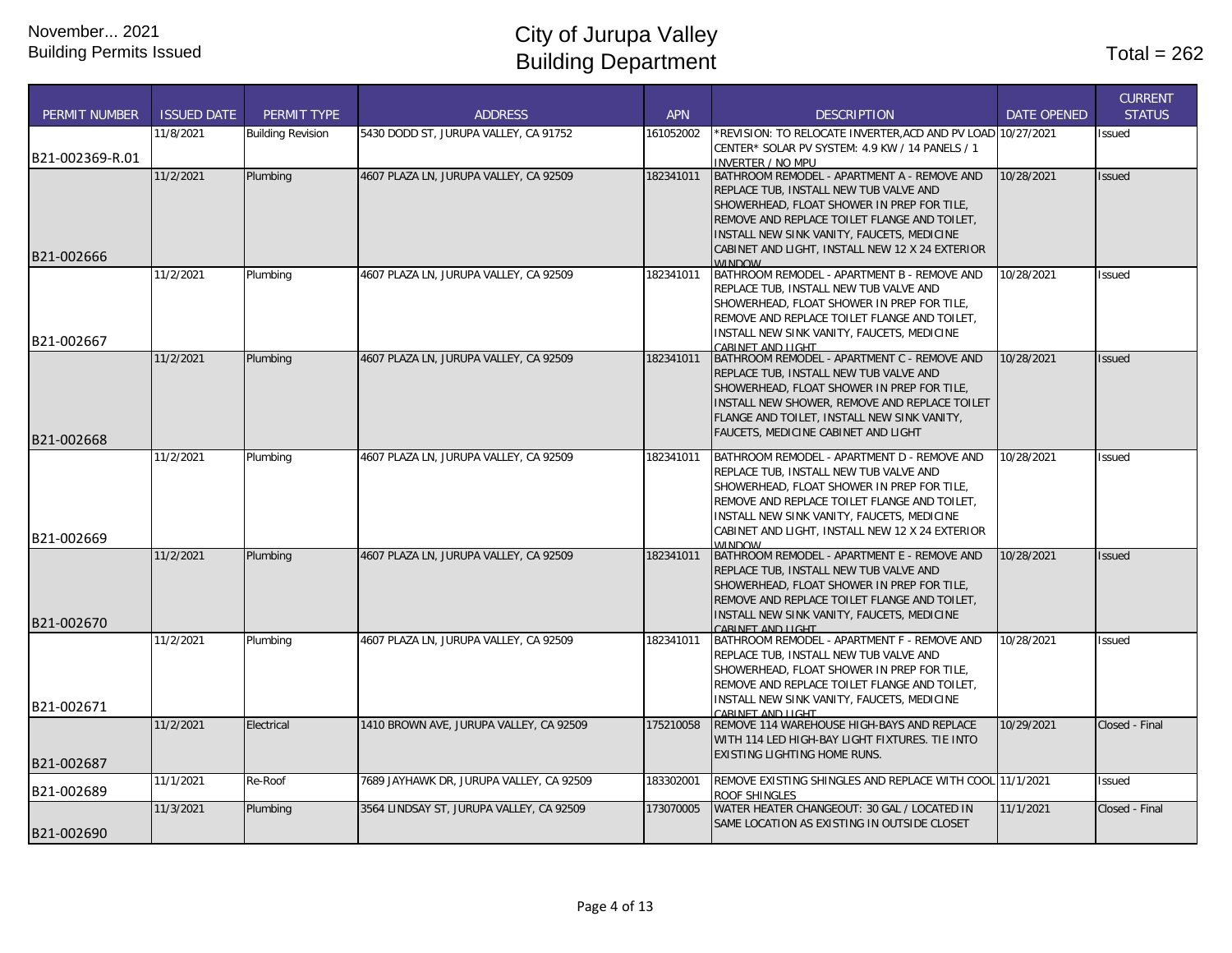| <b>PERMIT NUMBER</b> | <b>ISSUED DATE</b> | <b>PERMIT TYPE</b>       | <b>ADDRESS</b>                                  | APN       | <b>DESCRIPTION</b>                                                                                                                                                                                                             | <b>DATE OPENED</b> | <b>CURRENT</b><br><b>STATUS</b> |
|----------------------|--------------------|--------------------------|-------------------------------------------------|-----------|--------------------------------------------------------------------------------------------------------------------------------------------------------------------------------------------------------------------------------|--------------------|---------------------------------|
|                      | 11/5/2021          | Mechanical               | 7850 PAISANO WAY, JURUPA VALLEY, CA 92509       | 166112009 | HVAC CHNAGEOUT: 4 TON AC UNIT LOCATED IN SAME<br>LOCATION AS EXISTING IN SIDE YARD / 80K BTU                                                                                                                                   | 11/1/2021          | <b>Issued</b>                   |
| B21-002693           |                    |                          |                                                 |           | FURNACE LOCATED IN SAME LOCATION AS EXISTING IN<br>CLOSET                                                                                                                                                                      |                    |                                 |
| B21-002694           | 11/5/2021          | Mechanical               | 6091 BONHILL ST, JURUPA VALLEY, CA 92509        | 186091010 | HVAC CHANGEOUT: 80K BTUS / INSTALLED IN SAME<br>LOCATION AS EXISTING IN CLOSET                                                                                                                                                 | 11/1/2021          | <b>Issued</b>                   |
| B21-002696           | 11/3/2021          | Mechanical               | 3564 LINDSAY ST. JURUPA VALLEY. CA 92509        | 173070005 | HVAC CHANGEOUT: 64K BTUS / INSTALLED IN SAME<br>LOCATION AS EXISTING IN LIVING ROOM                                                                                                                                            | 11/2/2021          | Closed - Final                  |
| B21-002702           | 11/3/2021          | Plumbing                 | 5661 GREEN PASTURE RD, JURUPA VALLEY, CA 92509  | 181271007 | WATER HEATER CHANGEOUT: 50 GAL / LOCATED IN<br>SAME LOCATION AS EXISTING IN GARAGE                                                                                                                                             | 11/2/2021          | <b>Issued</b>                   |
| B21-002705           | 11/2/2021          | Electrical               | 4906 CARL CT, JURUPA VALLEY, CA 91752           | 160382020 | EV CHARGING STATION WITH CIRCUT                                                                                                                                                                                                | 11/2/2021          | Closed - Final                  |
| B21-002710           | 11/2/2021          | Plumbing                 | 7993 SHADOW TRAILS LN, JURUPA VALLEY, CA 92509  | 166640026 | REMOVE OLD WATER LINE AND INSTALL NEW WATER<br>LINE, 30 LF OF 1 1/4" POLY PIPE                                                                                                                                                 | 11/2/2021          | Closed - Final                  |
| B21-002713           | 11/3/2021          | Re-Roof                  | 5120 RED OAK DR, JURUPA VALLEY, CA 92509        | 183302010 | RE ROOF HOUSE AND ATTACHED GARAGE ONLY                                                                                                                                                                                         | 11/3/2021          | Closed - Final                  |
| B21-002716           | 11/3/2021          | Re-Roof                  | 10709 50TH ST, JURUPA VALLEY, CA 91752          | 159151002 | RE ROOF OVER EXISTING 1 LAYER OF COMP SHINGLE<br>USING COOL ROOF SHINGLES                                                                                                                                                      | 11/3/2021          | <b>Issued</b>                   |
|                      | 11/3/2021          | Deferred Submittal       | 5426 35TH ST, JURUPA VALLEY, CA 92509           | 179192010 | * DEFERRED TRUSS CALCS *2,145 SF SINGLE FAMILY<br>DWELLING WITH 86 SF FRONT PROCH, 496 SF<br>ATTACHED CARPORT AND 136 SF ATTACHED PATIO C &                                                                                    | 11/3/2021          | <b>Issued</b>                   |
| B21-000972-D.01      |                    |                          |                                                 |           | D PI AN                                                                                                                                                                                                                        |                    |                                 |
| B21-002719           | 11/3/2021          | Re-Roof                  | 7400 CANDLE LIGHT DR, JURUPA VALLEY, CA 92509   | 185332011 | REMOVE 2 EXISTING LAYERS AND REPLACE WITH COOL 11/3/2021<br>ROOF SHINGLES                                                                                                                                                      |                    | Closed - Final                  |
|                      | 11/4/2021          | Mechanical               | 6364 TOURNAMENT DR, JURUPA VALLEY, CA 92509     | 182073002 | HVAC CHANGEOUT: 35K BTU FURNANCE LOCATED IN<br>SAME LOCATION AS EXISTING IN HALLWAY AND 25K<br>BTU FURNANCE LOCATED IN SAME LOCATION AS                                                                                        | 11/4/2021          | <b>Issued</b>                   |
| B21-002732           | 11/9/2021          |                          | 3887 IRON MOUNTAIN CIR, JURUPA VALLEY, CA 92509 | 174393055 | <b>EXISTING IN LIVING ROOM</b><br>SOLAR PV SYSTEM: 4.42 KW / 13 PANELS / 1 INVERTER 11/5/2021                                                                                                                                  |                    |                                 |
| B21-002625-R.01      |                    | <b>Building Revision</b> |                                                 |           | TESLA POWER WALL / NO MPU                                                                                                                                                                                                      |                    | <b>Issued</b>                   |
| B21-002741           | 11/5/2021          | Plumbing                 | 6088 DE LA VISTA, JURUPA VALLEY, CA 92509       | 182262001 | REPIPE HOUSE 1/8" PEX UP TO 1" PEX                                                                                                                                                                                             | 11/5/2021          | Issued                          |
| B21-002742           | 11/5/2021          | Pool-Spa                 | 11643 AUTUMN SAGE AVE, JURUPA VALLEY, CA 91752  | 160311007 | POOL AND SPA WITH EQUIPMENT                                                                                                                                                                                                    | 11/5/2021          | <b>Issued</b>                   |
| B21-002743           | 11/5/2021          | Plumbing                 | 6088 DE LA VISTA, JURUPA VALLEY, CA 92509       | 182262001 | TANKLESS WATER HEATER IN GARGAE                                                                                                                                                                                                | 11/5/2021          | Closed - Final                  |
| B21-002103-R.01      | 11/17/2021         | <b>Building Revision</b> | 6995 LAGOON CT, JURUPA VALLEY, CA 91752         | 157280011 | UPDATE PANEL PLACEMENT AND UPDATE OCOMBINER<br>BOX 3 ES                                                                                                                                                                        | 11/5/2021          | <b>Issued</b>                   |
| B21-001815-R.01      | 11/18/2021         | <b>Building Revision</b> | 8354 63RD ST. JURUPA VALLEY. CA 92509           | 163220006 | * REVISION: 18.925 KW / 47 PANELS / 2 INVERTERS /<br>SERVICE CHANGEOUT: UPGRADE FROM 125 AMPS TO<br>225 AMPS* SOLAR PV SYSTEM: 15.275 KW / 47 PANELS<br>/ 1 INVERTER / SERIVCE CHANGEOUT: UPGRADE FROM<br>125 AMPS TO 200 AMPS | 11/8/2021          | <b>Issued</b>                   |
| B21-002757           | 11/8/2021          | Electrical               | 5731 DODD ST, JURUPA VALLEY, CA 91752           | 161171003 | 100 AMP METER RESET                                                                                                                                                                                                            | 11/8/2021          | Closed - Final                  |
| B21-002758           | 11/8/2021          | Pool-Spa                 | 5452 GOLF ST, JURUPA VALLEY, CA 92509           | 166550032 | POOL AND SPA / GAS STUB FOR 2 FIRE BOWLS.                                                                                                                                                                                      | 11/8/2021          | Issued                          |
| B21-000054-R.01      | 11/18/2021         | <b>Building Revision</b> | 5390 CEDAR ST, JURUPA VALLEY, CA 92509          | 167282011 | SOLAR PV SYSTEM: 3.850 KW / 11 PANELS / 1 INVERTER 11/9/2021<br>/ SERVICE CHANGEOUT / UPGRADE FROM 125 AMPS TO<br>225 AMPS                                                                                                     |                    | <b>Issued</b>                   |
| B21-002765           | 11/9/2021          | Re-Roof                  | 7636 JAYHAWK DR. JURUPA VALLEY. CA 92509        | 183301008 | REROOF HOUSE AND ATTACHED GARAGE                                                                                                                                                                                               | 11/9/2021          | <b>Issued</b>                   |
| B21-002769           | 11/9/2021          | Mechanical               | 3117 CHABLIS AVE, JURUPA VALLEY, CA 92509       | 173201006 | HVAC CHANGEOUT / 3/ TON SAME LOCATION IN REAR<br>AND FAU IN GARAGE 80 K BTU'S                                                                                                                                                  | 11/9/2021          | <b>Issued</b>                   |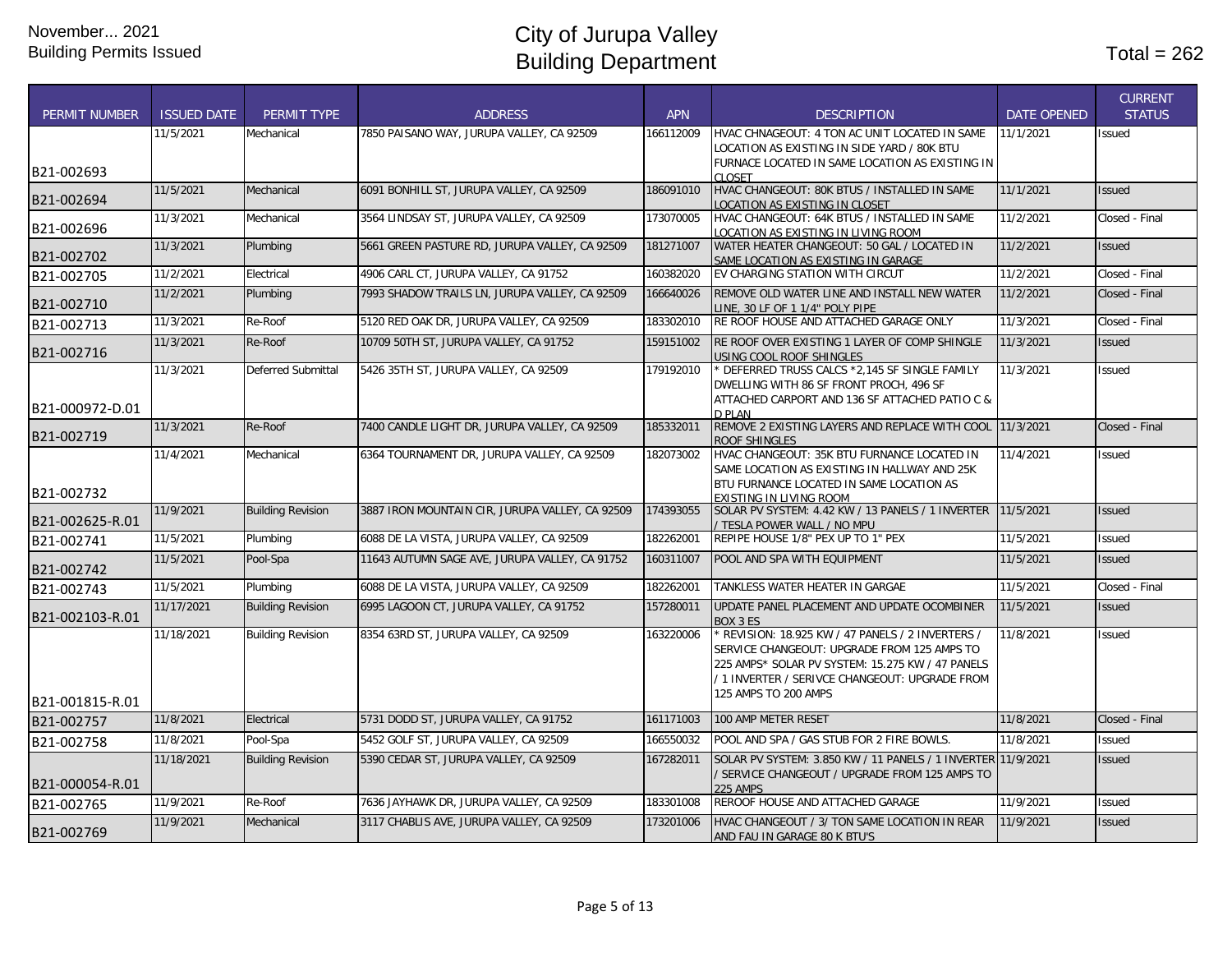| <b>PERMIT NUMBER</b> | <b>ISSUED DATE</b> | <b>PERMIT TYPE</b>       | <b>ADDRESS</b>                                       | <b>APN</b> | <b>DESCRIPTION</b>                                                                                                                                      | <b>DATE OPENED</b> | <b>CURRENT</b><br><b>STATUS</b> |
|----------------------|--------------------|--------------------------|------------------------------------------------------|------------|---------------------------------------------------------------------------------------------------------------------------------------------------------|--------------------|---------------------------------|
| B21-002770           | 11/9/2021          | Pool-Spa                 | 5581 SKYLOFT DR, JURUPA VALLEY, CA 92509             | 185361005  | POOL AND SPA WITH EQUIPMENT AND 2 POSTLAMPS                                                                                                             | 11/9/2021          | <b>Issued</b>                   |
| B21-002776           | 11/10/2021         | Electrical               | 10442 58TH ST, JURUPA VALLEY, CA 91752               | 161162012  | NEW ELECTRICAL AND UPDATE EXISTING OUTLETS 11<br>GFCI / 3 SWITCHS / 2 SWITCHES 3-WAY / 6 LED LIGHTS                                                     | 11/10/2021         | <b>Issued</b>                   |
| B21-002777           | 11/10/2021         | Plumbing                 | 10442 58TH ST, JURUPA VALLEY, CA 91752               | 161162012  | REPIPE HOUSE FROM 1/2" TO 1" COPPER PIPE                                                                                                                | 11/10/2021         | <b>Issued</b>                   |
| B21-002780           | 11/10/2021         | Re-Roof                  | 10250 COUNTRY VILLAGE RD. JURUPA VALLEY. CA<br>91752 | 156220001  | REROOF REMOVE AND REPLACE COOL COMP SHINGLES<br>9000 SQFT BUILDING #56 ONLY                                                                             | 11/10/2021         | <b>Issued</b>                   |
| B21-002781           | 11/10/2021         | Pool-Spa                 | 10169 WOODBRIDGE LN, JURUPA VALLEY, CA 92509         | 167360011  | POOL AND SPA WITH EQUIPMENT                                                                                                                             | 11/10/2021         | <b>Issued</b>                   |
| B21-002791           | 11/12/2021         | Plumbing                 | 5980 LIMONITE AVE, #9, JURUPA VALLEY, CA 92509       | 182342016  | REROUTE 3/4" COPPER LINE TO PEX INTO CEILING                                                                                                            | 11/12/2021         | <b>Issued</b>                   |
| B21-002792           | 11/12/2021         | Pool-Spa                 | 4901 HORSE CHESTNUT ST, JURUPA VALLEY, CA 91752      | 160272009  | POOL AND SPA WITH GAS AND ELECTRICAL REVISION<br>TO INCLUDE 2 FIREBALLS                                                                                 | 11/12/2021         | <b>Issued - Revisions</b>       |
| B21-002015-R.02      | 11/19/2021         | <b>Building Revision</b> | 7414 LAKESIDE DR, JURUPA VALLEY, CA 92509            | 183320017  | SOLAR PV SYSTEM: 14.52 KW / 33 PANELS / 1 INVERTER 11/12/2021<br>SERVICE CHANGEOUT: NEW 150 AMP SUB PANEL3<br>*R.02 REVISION 150AMP TO 200 AMP PANEL ** |                    | <b>Issued</b>                   |
| B21-002793           | 11/17/2021         | Mechanical               | 7790 BIG ROCK DR, JURUPA VALLEY, CA 92509            | 166114001  | DUCT CHANGEOUT: (9) R-6 DUCTS IN SAME LOCATION<br>AS EXISTING IN ATTIC                                                                                  | 11/12/2021         | <b>Issued</b>                   |
| B21-002801           | 11/15/2021         | Re-Roof                  | 6745 NADEAU LN, JURUPA VALLEY, CA 92509              | 175071006  | RE ROOF FROM SHINGLES TO COOL ROOF SHINGLES                                                                                                             | 11/15/2021         | Closed - Final                  |
| B21-002803           | 11/15/2021         | Re-Roof                  | 3064 HADLEY DR, JURUPA VALLEY, CA 91752              | 156293016  | RE ROOF 2800 SF SHINGLES TO COOL ROOF SHINGLES                                                                                                          | 11/15/2021         | <b>Issued</b>                   |
| B21-002812           | 11/18/2021         | Mechanical               | 5836 CEDAR ST, JURUPA VALLEY, CA 92509               | 162312012  | HVAC CHANGEOUT: 4 TON / GAS/ELECTRIC PACKAGE<br>UNIT LOCATION IN SAME LOCATION AS EXISTING ON<br><b>ROOF</b>                                            | 11/16/2021         | <b>Issued</b>                   |
| B21-002815           | 11/16/2021         | Re-Roof                  | 8630 45TH ST, JURUPA VALLEY, CA 92509                | 169203020  | RE ROOF HOUSE AND ATTACHED                                                                                                                              | 11/16/2021         | Closed - Final                  |
| B21-002586-R.01      | 11/23/2021         | <b>Building Revision</b> | 5636 SEPULVEDA WAY, JURUPA VALLEY, CA 92509          | 186290030  | REMOVE LOAD CENTER FROM TLD AND CHANGE PANEL<br><b>STRINGS</b>                                                                                          | 11/16/2021         | <b>Issued</b>                   |
| B21-002184-R.01      | 11/23/2021         | <b>Building Revision</b> | 4119 PYRITE ST, JURUPA VALLEY, CA 92509              | 171082005  | SOLAR PV SYSTEM: 12.25 KW / 35 PANELS / 1 INVERTER 11/16/2021<br>/ NO MPU 200 AMPS                                                                      |                    | <b>Issued</b>                   |
| B21-002817           | 11/16/2021         | Plumbing                 | 6088 DE LA VISTA, JURUPA VALLEY, CA 92509            | 182262001  | REPIPE WASTE LINES IN HOUSE                                                                                                                             | 11/16/2021         | <b>Issued</b>                   |
| B21-002820           | 11/16/2021         | Electrical               | 4564 FARLEY DR, JURUPA VALLEY, CA 92509              | 171142004  | PANEL UPGRADE FROM 100A TO 200A                                                                                                                         | 11/16/2021         | <b>Issued</b>                   |
| B21-002822           | 11/17/2021         | Electrical               | 5317 FULMER CT, JURUPA VALLEY, CA 91752              | 160473002  | SINGLE RECEPTACLE 50AMP / 250V                                                                                                                          | 11/17/2021         | <b>Issued</b>                   |
| B21-002625-R.02      | 11/30/2021         | <b>Building Revision</b> | 3887 IRON MOUNTAIN CIR, JURUPA VALLEY, CA 92509      | 174393055  | REMOVED ENERGY STORAGE SYSTEM FROM PLANS                                                                                                                | 11/17/2021         | <b>Issued</b>                   |
| B21-002823           | 11/17/2021         | Re-Roof                  | 9520 STIRRUP ST, JURUPA VALLEY, CA 92509             | 162262003  | REMOVE AND REPLACE RE ROOF COMP SHINGLES<br>HOUSE AND ATTACHED GARAGE.                                                                                  | 11/17/2021         | <b>Issued</b>                   |
| B21-002828           | 11/18/2021         | Plumbing                 | 6445 ETIWANDA AVE, JURUPA VALLEY, CA 91752           | 157102033  | WATER HEATER CHANGEOUT: 50 GAL / INSTALLED IN<br>SAME LOCATION AS EXISTING IN UTILITY STORAGE<br>ROOM                                                   | 11/18/2021         | <b>Issued</b>                   |
| B21-002829           | 11/19/2021         | Pool-Spa                 | 4946 FIREBIRD CT, JURUPA VALLEY, CA 92509            | 183430009  | POOL AND SPA WITH EQUIPMENT                                                                                                                             | 11/18/2021         | <b>Issued</b>                   |
| B21-002831           | 11/30/2021         | Mechanical               | 6474 CALLIE LN, JURUPA VALLEY, CA 92509              | 163391002  | HVAC CHNAGEOUT: 4 TON / SPLIT SYSTEM / INSTALLED 11/18/2021<br>IN SAME LOCATION AS EXISITNG IN ATTIC AND SIDE<br>YARD                                   |                    | Issued                          |
| B21-002832           | 11/18/2021         | Electrical               | 5744 ASH ST, JURUPA VALLEY, CA 92509                 | 162131011  | SERVICE CHANGEOUT: UPGRADE FROM 125 AMPS TO<br>225 AMPS / INSTALLED IN SAME LOCATION AS<br><b>EXISTING</b>                                              | 11/18/2021         | <b>Issued</b>                   |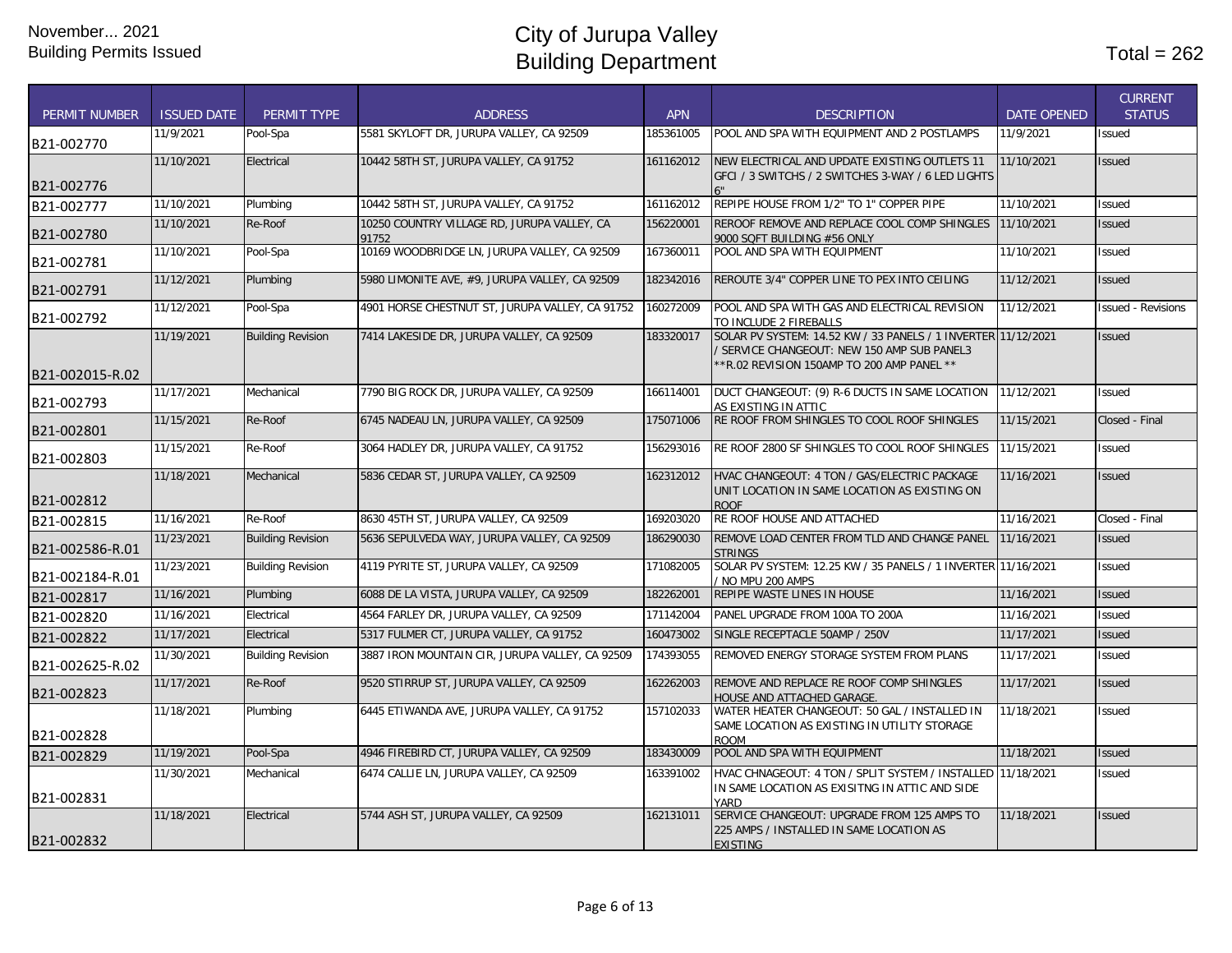| <b>PERMIT NUMBER</b> | <b>ISSUED DATE</b> | PERMIT TYPE          | <b>ADDRESS</b>                                       | <b>APN</b> | <b>DESCRIPTION</b>                                                                                                                        | <b>DATE OPENED</b> | <b>CURRENT</b><br><b>STATUS</b> |
|----------------------|--------------------|----------------------|------------------------------------------------------|------------|-------------------------------------------------------------------------------------------------------------------------------------------|--------------------|---------------------------------|
|                      | 11/18/2021         | Plumbing             | 5654 RAYE ST, JURUPA VALLEY, CA 92509                | 179092006  | INSTALL 4" CLEANOUT & REPAIR 4 " ABS DRAIN LINE<br>TO 3" CAST IRON TO CLAY CONNECTION / MIN DEPTH                                         | 11/18/2021         | Closed - Final                  |
| B21-002833           |                    |                      |                                                      |            | 18"                                                                                                                                       |                    |                                 |
| B21-002834           | 11/18/2021         | Pool-Spa             | 7751 MARIA DR. JURUPA VALLEY. CA 92509               | 166341020  | POOL AND SPA WITH EQUIPMENT                                                                                                               | 11/18/2021         | <b>Issued</b>                   |
| B21-002835           | 11/18/2021         | Re-Roof              | 6064 AZURITE ST. JURUPA VALLEY. CA 92509             | 165112015  | REMOVE EXISTING SHINGLES AND REPLACE WITH COOL 11/18/2021<br>ROOF SHINGLES                                                                |                    | Closed - Final                  |
| B21-002837           | 11/18/2021         | Pool-Spa             | 3158 TAMARACK WAY, JURUPA VALLEY, CA 91752           | 156291013  | POOL AND SPA WITH EQUIPMENT                                                                                                               | 11/18/2021         | <b>Issued</b>                   |
| B21-002841           | 11/19/2021         | Electrical           | 7161 ALVISO AVE, JURUPA VALLEY, CA 92509             | 185182035  | PANEL UPGRADE FROM 100A TO 200A                                                                                                           | 11/19/2021         | Issued                          |
| B21-002842           | 11/19/2021         | Re-Roof              | 9953 GRANITE HILL DR. JURUPA VALLEY, CA 92509        | 173060006  | REMOVE EXISTING SHINGLES AND REPLACE WITH COOL 11/19/2021<br><b>ROOF SHINGLES</b>                                                         |                    | <b>Issued</b>                   |
| B21-002850           | 11/19/2021         | Alteration           | 7561 WHITNEY DR, JURUPA VALLEY, CA 92509             | 183361016  | REMOVE AND REPLACE WATER DAMAGED DRYWALL ON 11/19/2021<br>KITHCEN CEILING & AT BOTTOM OF STAIRWAY.<br>REMOVE SAFETY RAIL AND ENCLOSE WALL |                    | Issued                          |
| B21-002851           | 11/19/2021         | Re-Roof              | 5952 WINNCLIFF DR, JURUPA VALLEY, CA 92509           | 185391006  | RE ROOF FROM SHINGLES TO COOL ROOF SHINGLES                                                                                               | 11/19/2021         | Issued                          |
| B21-002859           | 11/22/2021         | Plumbing             | 7944 PUTTERS CIR, JURUPA VALLEY, CA 92509            | 166560014  | INSTALL 150 F OF 1 1/2" POLY GAS PIPE / 150 LF OF<br>3/4" CONDUIT # 12 WIRE / 2 6FT TALL PILASTERS CITY<br>STANDARD LEFT OF SIDE YARD     | 11/22/2021         | Issued                          |
| B21-002862           | 11/23/2021         | Plumbing             | 6480 ETIWANDA AVE, JURUPA VALLEY, CA 91752           | 157230016  | WATER HEATER CHANGEOUT 40 GALLON SAME<br><b>LOCATION IN GARAGE</b>                                                                        | 11/23/2021         | <b>Issued</b>                   |
| B21-002865           | 11/23/2021         | Miscellaneous        | 10250 COUNTRY VILLAGE RD, JURUPA VALLEY, CA<br>91752 | 156230003  | REMOVE STUCCO AND REPLACE WITH SHIP LAP                                                                                                   | 11/23/2021         | <b>Issued</b>                   |
| B21-002867           | 11/23/2021         | Electrical           | 5921 MAVERICK LN, JURUPA VALLEY, CA 92509            | 186122004  | ELECTRICAL PANEL UPGRADE FROM 100 AMP TO 200<br>AMP NEW LOCATION ON SOUTH SIDE OF HOUSE                                                   | 11/23/2021         | <b>Issued</b>                   |
| B21-002868           | 11/23/2021         | Plumbing             | 11475 CORTE SOQUEL, JURUPA VALLEY, CA 91752          | 160331021  | WATER SOFTNER INSTALLED IN GARAGE                                                                                                         | 11/23/2021         | Issued                          |
| B21-002869           | 11/23/2021         | Plumbing             | 11205 DANE DR, JURUPA VALLEY, CA 91752               | 160422008  | WATER SOFTNER INSTALLED IN GARAGE                                                                                                         | 11/23/2021         | <b>Issued</b>                   |
| B21-002875           | 11/24/2021         | Plumbing             | 6226 BRIAN CIR, JURUPA VALLEY, CA 92509              | 163370028  | REMOVE AND REPLACE 50 GAL WATER HEATER IN<br>EXISTING LOCATION IN GARAGE                                                                  | 11/24/2021         | <b>Issued</b>                   |
| B21-002876           | 11/24/2021         | Plumbing             | 6271 CANDLE LIGHT DR, JURUPA VALLEY, CA 92509        | 185251013  | REMOVE AND REPLACE 40 GAL WATER HEATER IN<br>EXISTING LOCATION IN GARGE                                                                   | 11/24/2021         | <b>Issued</b>                   |
| B21-002881           | 11/29/2021         | Electrical           | 5811 LUCRETIA AVE, JURUPA VALLEY, CA 91752           | 160071060  | SERVICE CHANGE OUT 100A TO 200A                                                                                                           | 11/29/2021         | Closed - Final                  |
| B21-002882           | 11/29/2021         | Re-Roof              | 6199 SANDOVAL AVE, JURUPA VALLEY, CA 92509           | 185231004  | RE ROOF FROM COMP SHINGLES TO COOL ROOF<br><b>SHINGLES</b>                                                                                | 11/29/2021         | Closed - Final                  |
| B21-002884           | 11/29/2021         | Pool-Spa             | 4710 CAMINO DE MADERA, JURUPA VALLEY, CA 91752       | 160330011  | POOL WITH EQUIPEMNT                                                                                                                       | 11/29/2021         | <b>Issued</b>                   |
| B21-002890           | 11/29/2021         | <b>Miscellaneous</b> | 11745 FORSYTHIA ST. JURUPA VALLEY. CA 91752          | 160280014  | FIREPLACE: 6' HIGH, 10 LF RETAINING FIREPLACE                                                                                             | 11/29/2021         | <b>Issued</b>                   |
| B21-002892           | 11/29/2021         | Pool-Spa             | 7770 JOSHUA RD, JURUPA VALLEY, CA 92509              | 171271024  | POOL AND SPA WITH GAS AND ELECTRICAL                                                                                                      | 11/29/2021         | <b>Issued</b>                   |
| B21-002895           | 11/29/2021         | Pool-Spa             | 6097 SANDOVAL AVE, JURUPA VALLEY, CA 92509           | 185181001  | POOL & SPA WITH EQUIPMENT                                                                                                                 | 11/29/2021         | Issued                          |
| B21-002907           | 11/30/2021         | Pool-Spa             | 6398 ARCHER ST, JURUPA VALLEY, CA 92509              | 163080012  | POOL AND SPA WITH GAS AND ELECTRICAL                                                                                                      | 11/30/2021         | <b>Issued</b>                   |
| B20-001925           | 11/18/2021         | Fence Permit         | 31894 TRACT, JURUPA VALLEY, CA                       | 000000002  | INTERIOR WALLS - TRACT 31894 - EXPLORATION<br>PHASES 2-12                                                                                 | 11/10/2020         | Issued                          |
| B21-001758           | 11/4/2021          | Patio                | 11570 PERIWINKLE PL, JURUPA VALLEY, CA 91752         | 160311022  | 703 SF ATTACHED ENGINEERED PATIO COVER C & D<br><b>PLAN</b>                                                                               | 7/15/2021          | Issued                          |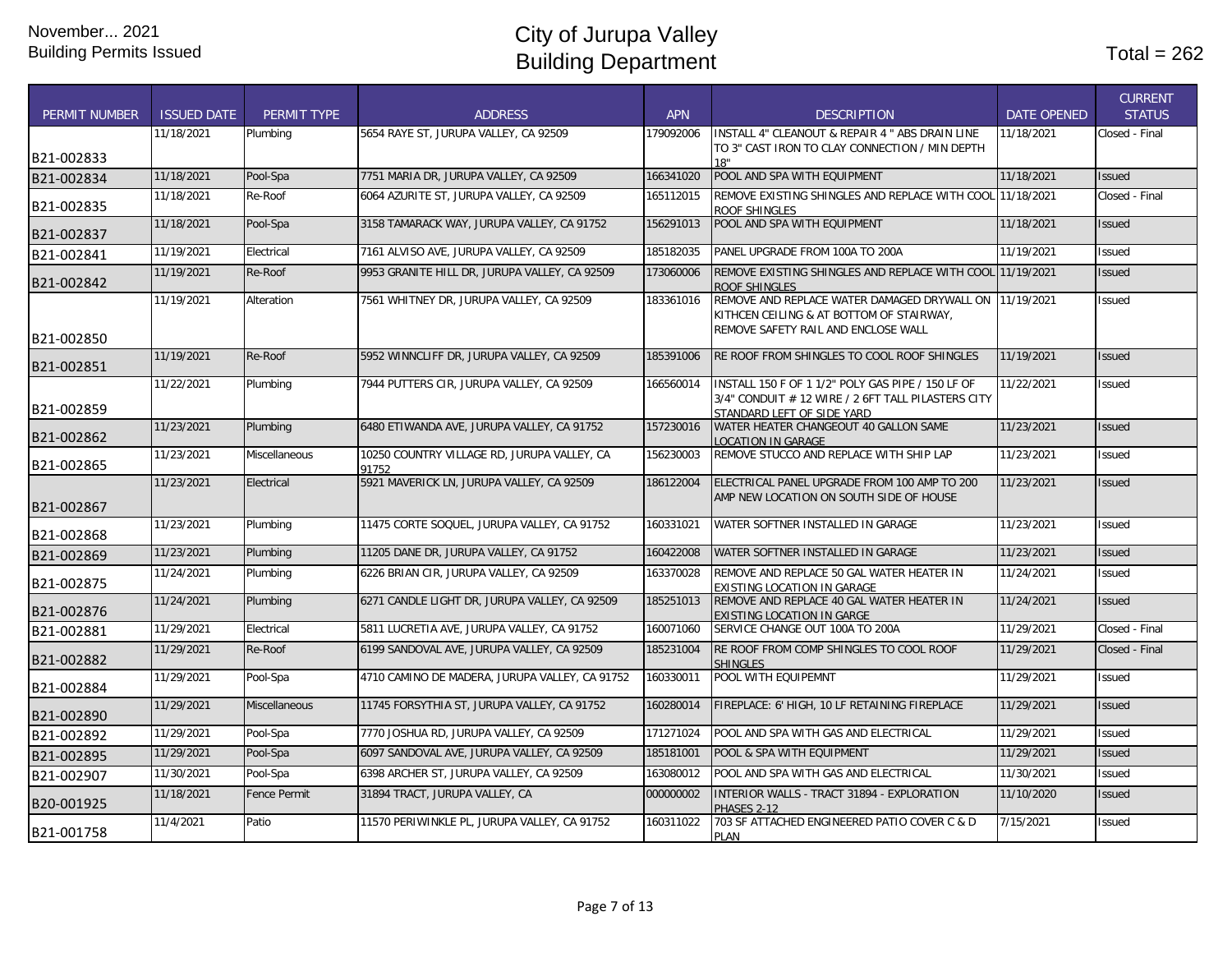|                      |                    |                     |                                                |            |                                                                                                |                    | <b>CURRENT</b>            |
|----------------------|--------------------|---------------------|------------------------------------------------|------------|------------------------------------------------------------------------------------------------|--------------------|---------------------------|
| <b>PERMIT NUMBER</b> | <b>ISSUED DATE</b> | PERMIT TYPE         | <b>ADDRESS</b>                                 | <b>APN</b> | <b>DESCRIPTION</b>                                                                             | <b>DATE OPENED</b> | <b>STATUS</b>             |
|                      | 11/22/2021         | <b>Fence Permit</b> | 37640 TRACT, JURUPA VALLEY, CA                 | 179006004  | TRACT 37640 EMERALD RIDGE - RETAINING WALLS.                                                   | 8/9/2021           | Issued                    |
| B21-001973           |                    |                     |                                                |            | PERIMETER/SCREEN WALLS, SOUND WALLS, FENCES                                                    |                    |                           |
|                      |                    |                     |                                                |            | AND BLOCK WALLS                                                                                |                    |                           |
| B21-002064           | 11/10/2021         | Solar PV            | 6716 MORGANITE CT, JURUPA VALLEY, CA 91752     | 152612005  | SOLAR PV SYSTEM: 5.4 KW / 15 PANELS / 1 INVERTER /<br>no mpu                                   | 8/17/2021          | <b>Issued</b>             |
|                      | 11/29/2021         | Solar PV            | 3870 STANTON ST, JURUPA VALLEY, CA 92509       | 170070025  | SOLAR PV SYSTEM: 7.14 KW / 21 PANELS / 21                                                      | 9/7/2021           | Closed - Final            |
| B21-002221           |                    |                     |                                                |            | MICROINVERTERS / NO MPU                                                                        |                    |                           |
|                      | 11/24/2021         | <b>Fence Permit</b> | 31894 TRACT. JURUPA VALLEY. CA                 | 000000002  | INTERIOR WALLS - DISCOVERY PHASE 1 - ALL LOTS -                                                | 9/9/2021           | <b>Issued</b>             |
|                      |                    |                     |                                                |            | INSPECTIONS FEES REFERENCE B20-001966 WHICH                                                    |                    |                           |
| B21-002242           |                    |                     |                                                |            | WAS FINALED IN ERROR                                                                           |                    |                           |
| B21-002257           | 11/3/2021          | Solar PV            | 5701 BIRCHWOOD DR, JURUPA VALLEY, CA 92509     | 166630030  | SOLAR PV SYSTEM: 5.475 KW / 15 PANELS / 15                                                     | 9/13/2021          | Closed - Final            |
|                      | 11/3/2021          | Solar PV            | 11598 WINNICUT CT. JURUPA VALLEY. CA 91752     | 157331018  | MICROINVERTERS / NO MPU<br>SOLAR PV SYSTEM: 10.15 / 29 PANELS / 29                             | 9/15/2021          |                           |
|                      |                    |                     |                                                |            | MICROINVERTERS / SERVICE CHANGEOUT: REPLACE                                                    |                    | <b>Issued</b>             |
| B21-002289           |                    |                     |                                                |            | 225 AMP EQUIPMENT                                                                              |                    |                           |
|                      | 11/2/2021          | Solar PV            | 7952 SHADOW TRAILS LN, JURUPA VALLEY, CA 92509 | 166640010  | SOLAR PV SYSTEM: 5.325 KW / 15 PANELS / 1 INVERTER 9/24/2021                                   |                    | <b>Issued</b>             |
| B21-002368           |                    |                     |                                                |            | / NO MPU                                                                                       |                    |                           |
|                      | 11/17/2021         | Solar PV            | 6064 PEREGRINE DR, JURUPA VALLEY, CA 91752     | 160350017  | SOLAR PV SYSTEM: 3.15 KW / 9 PANELS / 9                                                        | 9/29/2021          | <b>Issued - Revisions</b> |
|                      |                    |                     |                                                |            | MICROINVERTERS / NO MPU                                                                        |                    | Submitted                 |
| B21-002388           |                    |                     |                                                |            |                                                                                                |                    |                           |
| B21-002402           | 11/17/2021         | Solar PV            | 6830 BANK SIDE DR, JURUPA VALLEY, CA 91752     | 157320052  | SOLAR PV SYSTEM: 5.95 KW / 17 PANELS / 17                                                      | 9/30/2021          | Closed - Final            |
|                      | 11/4/2021          | Solar PV            | 3687 FLEMING ST, JURUPA VALLEY, CA 92509       | 173130008  | MICROINVERTERS / NO MPU<br>SOLAR PV SYSTEM: 12.58 KW / 37 PANELS / 37                          | 9/30/2021          | <b>Issued</b>             |
| B21-002405           |                    |                     |                                                |            | MICROINVERTERS / NO MPU                                                                        |                    |                           |
|                      | 11/9/2021          | Solar PV            | 7230 GYPSUM DR, JURUPA VALLEY, CA 92509        | 174400041  | SOLAR PV SYSTEM / 6.40 KW DC / 16 PANELS / 16                                                  | 10/6/2021          | Closed - Final            |
| B21-002481           |                    |                     |                                                |            | MICRO INVERTERS / NO MPU                                                                       |                    |                           |
|                      | 11/17/2021         | Solar PV            | 6609 TELLURIDE WAY, JURUPA VALLEY, CA 92509    | 000000002  | SOLAR PV SYSTEM - 3.8 KW, 10 MODULES, 10                                                       | 10/11/2021         | Closed - Final            |
| B21-002489           |                    |                     |                                                |            | INVERTERS - REFERENCE MASTER SOLAR PLAN CHECK                                                  |                    |                           |
|                      |                    |                     |                                                |            | B20-000464                                                                                     |                    |                           |
| B21-002490           | 11/17/2021         | Solar PV            | 6601 TELLURIDE WAY, JURUPA VALLEY, CA 92509    | 000000002  | SOLAR PV SYSTEM - 3.8 KW, 10 MODULES, 10<br>INVERTERS - REF MASTER SOLAR PC B20-000464         | 10/11/2021         | Closed - Final            |
|                      | 11/17/2021         | Solar PV            | 6593 TELLURIDE WAY, JURUPA VALLEY, CA 92509    | 000000002  | SOLAR PV SYSTEM - 3.8 KW, 10 MODULES, 10                                                       | 10/11/2021         | Closed - Final            |
| B21-002491           |                    |                     |                                                |            | INVERTERS - REF MASTER SOLAR PC B20-000464                                                     |                    |                           |
|                      | 11/17/2021         | Solar PV            | 6585 TELLURIDE WAY, JURUPA VALLEY, CA 92509    | 000000002  | SOLAR PV SYSTEM - 3.42 KW, 9 MODULES, 9 INVERTERS 10/11/2021                                   |                    | Closed - Final            |
| B21-002492           |                    |                     |                                                |            | REF MASTER SOLAR PC B20-000464                                                                 |                    |                           |
| B21-002494           | 11/17/2021         | Solar PV            | 3040 MAMMOTH AVE AVE, JURUPA VALLEY, CA 92509  | 000000002  | SOLAR PV SYSTEM - 3.8 KW, 10 MODULES, 10                                                       | 10/11/2021         | Closed - Final            |
|                      |                    |                     |                                                |            | INVERTERS - REF MASTER SOLAR PC B20-000464                                                     |                    |                           |
| B21-002495           | 11/17/2021         | Solar PV            | 3048 MAMMOTH AVE, JURUPA VALLEY, CA 92509      | 000000002  | SOLAR PV SYSTEM - 3.42 KW, 9 MODULES, 9 INVERTERS 10/11/2021<br>REF MASTER SOLAR PC B20-000464 |                    | Closed - Final            |
|                      | 11/17/2021         | Solar PV            | 3056 MAMMOTH AVE, JURUPA VALLEY, CA 92509      | 000000002  | SOLAR PV SYSTEM - 3.8 KW, 10 MODULES, 10                                                       | 10/11/2021         | Closed - Final            |
| B21-002496           |                    |                     |                                                |            | INVERTERS - REF MASTER SOLAR PC B20-000464                                                     |                    |                           |
|                      | 11/17/2021         | Solar PV            | 3289 MALIBU CREEK DR, JURUPA VALLEY, CA 92509  | 000000002  | SOLAR PV SYSTEM - 3.8 KW, 10 MODULES, 10                                                       | 10/11/2021         | Closed - Final            |
| B21-002497           |                    |                     |                                                |            | <b>INVERTERS - REF MASTER SOLAR PC B20-000465</b>                                              |                    |                           |
|                      | 11/17/2021         | Solar PV            | 3297 MALIBU CREEK DR. JURUPA VALLEY, CA 92509  | 000000002  | SOLAR PV SYSTEM - 3.42 KW, 9 MODULES, 9 INVERTERS 10/11/2021                                   |                    | Closed - Final            |
| B21-002498           |                    |                     |                                                |            | REF MASTER SOLAR PC B20-000465                                                                 |                    |                           |
| B21-002499           | 11/17/2021         | Solar PV            | 3305 MALIBU CREEK DR, JURUPA VALLEY, CA 92509  | 000000002  | SOLAR PV SYSTEM - 3.42 KW, 9 MODULES, 9 INVERTERS 10/11/2021                                   |                    | Closed - Final            |
|                      | 11/17/2021         | Solar PV            | 6522 BIG BEND WAY, JURUPA VALLEY, CA 92509     | 000000002  | REF MASTER SOLAR PC B20-000465<br>SOLAR PV SYSTEM - 3.8 KW, 10 MODULES, 10                     | 10/11/2021         | Closed - Final            |
| B21-002500           |                    |                     |                                                |            | INVERTERS - REF MASTER SOLAR PC B20-000465                                                     |                    |                           |
|                      | 11/17/2021         | Solar PV            | 6514 BIG BEND WAY, JURUPA VALLEY, CA 92509     | 000000002  | SOLAR PV SYSTEM - 3.42 KW, 9 MODULES, 9 INVERTERS 10/11/2021                                   |                    | Closed - Final            |
| B21-002501           |                    |                     |                                                |            | - REF MASTER SOLAR PC B20-000465                                                               |                    |                           |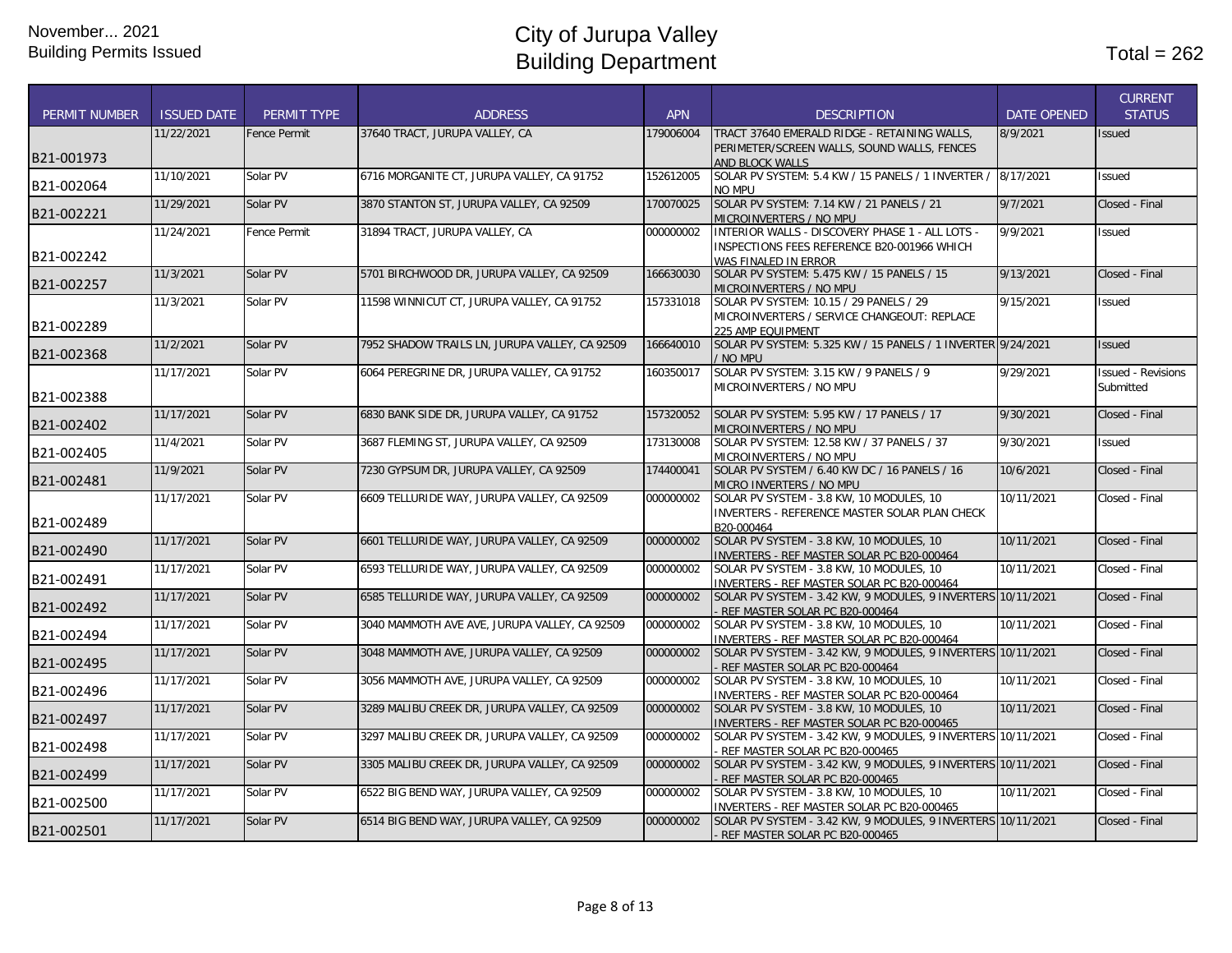|                      |                    |                    |                                               |            |                                                                                                  |                    | <b>CURRENT</b> |
|----------------------|--------------------|--------------------|-----------------------------------------------|------------|--------------------------------------------------------------------------------------------------|--------------------|----------------|
| <b>PERMIT NUMBER</b> | <b>ISSUED DATE</b> | <b>PERMIT TYPE</b> | <b>ADDRESS</b>                                | <b>APN</b> | <b>DESCRIPTION</b>                                                                               | <b>DATE OPENED</b> | <b>STATUS</b>  |
| B21-002502           | 11/17/2021         | Solar PV           | 6506 BIG BEND WAY, JURUPA VALLEY, CA 92509    | 000000002  | SOLAR PV SYSTEM - 3.42 KW, 9 MODULES, 9 INVERTERS 10/11/2021<br>REF MASTER SOLAR PC B20-000465   |                    | Closed - Final |
| B21-002503           | 11/17/2021         | Solar PV           | 6498 BIG BEND WAY, JURUPA VALLEY, CA 92509    | 000000002  | SOLAR PV SYSTEM - 3.8 KW, 10 MODULES, 10<br>INVERTERS - REF MASTER SOLAR PC B20-000465           | 10/11/2021         | Closed - Final |
| B21-002504           | 11/17/2021         | Solar PV           | 3282 MALIBU CREEK DR, JURUPA VALLEY, CA 92509 | 000000002  | SOLAR PV SYSTEM - 3.8 KW, 10 MODULES, 10<br>INVERTERS - REF MASTER SOLAR PC B20-000465           | 10/11/2021         | Closed - Final |
| B21-002505           | 11/17/2021         | Solar PV           | 2716 HALF DOME CT, JURUPA VALLEY, CA 92509    | 000000002  | SOLAR PV SYSTEM - 3.42 KW, 9 MODULES, 9 INVERTERS 10/11/2021<br>REF MASTER SOLAR PC B20-000466   |                    | <b>Issued</b>  |
| B21-002506           | 11/17/2021         | Solar PV           | 2708 HALF DOME CT, JURUPA VALLEY, CA 92509    | 000000002  | SOLAR PV SYSTEM - 5.32 KW, 14 MODULES, 14<br>INVERTERS - REF MASTER SOLAR PC B20-000466          | 10/11/2021         | Issued         |
| B21-002507           | 11/17/2021         | Solar PV           | 2700 HALF DOME CT, JURUPA VALLEY, CA 92509    | 000000002  | SOLAR PV SYSTEM - 4.18 KW, 11 MODULES, 11<br>INVERTERS - REF MASTER SOLAR PC B20-000466          | 10/11/2021         | <b>Issued</b>  |
| B21-002508           | 11/17/2021         | Solar PV           | 2692 HALF DOME CT, JURUPA VALLEY, CA 92509    | 000000002  | SOLAR PV SYSTEM - 4.18 KW, 11 MODULES, 11<br>INVERTERS - REF MASTER SOLAR PC B20-000466          | 10/11/2021         | <b>Issued</b>  |
| B21-002509           | 11/17/2021         | Solar PV           | 2684 HALF DOME CT, JURUPA VALLEY, CA 92509    | 000000002  | SOLAR PV SYSTEM - 5.32 KW, 14 MODULES, 14<br>INVERTERS - REF MASTER SOLAR PC B20-000466          | 10/11/2021         | <b>Issued</b>  |
| B21-002510           | 11/17/2021         | Solar PV           | 2676 HALF DOME CT, JURUPA VALLEY, CA 92509    | 000000002  | SOLAR PV SYSTEM - 4.18 KW, 11 MODULES, 11<br>INVERTERS - REF MASTER SOLAR PC B20-000466          | 10/11/2021         | Issued         |
| B21-002511           | 11/17/2021         | Solar PV           | 2668 HALF DOME CT, JURUPA VALLEY, CA 92509    | 000000002  | SOLAR PV SYSTEM - 4.18 KW, 11 MODULES, 11<br>INVERTERS - REF MASTER SOLAR PC B20-000466          | 10/11/2021         | <b>Issued</b>  |
| B21-002512           | 11/17/2021         | Solar PV           | 2660 HALF DOME CT. JURUPA VALLEY. CA 92509    | 000000002  | SOLAR PV SYSTEM - 4.18 KW, 11 MODULES, 11<br>INVERTERS - REF MASTER SOLAR PC B20-000466          | 10/11/2021         | <b>Issued</b>  |
| B21-002513           | 11/17/2021         | Solar PV           | 2675 HALF DOME CT, JURUPA VALLEY, CA 92509    | 000000002  | SOLAR PV SYSTEM - 4.18 KW, 11 MODULES, 11<br>INVERTERS - REF MASTER SOLAR PC B20-000466          | 10/11/2021         | Issued         |
| B21-002514           | 11/17/2021         | Solar PV           | 2689 HALF DOME CT, JURUPA VALLEY, CA 92509    | 000000002  | SOLAR PV SYSTEM - 5.32 KW, 14 MODULES, 14<br>INVERTERS - REF MASTER SOLAR PC B20-000466          | 10/11/2021         | <b>Issued</b>  |
| B21-002515           | 11/17/2021         | Solar PV           | 2699 HALF DOME CT, JURUPA VALLEY, CA 92509    | 000000002  | SOLAR PV SYSTEM - 3.42 KW, 9 MODULES, 9 INVERTERS 10/11/2021<br>- REF MASTER SOLAR PC B20-000466 |                    | <b>Issued</b>  |
| B21-002517           | 11/17/2021         | Solar PV           | 3037 FLAGSTAFF DR. JURUPA VALLEY. CA 92509    | 000000002  | SOLAR PV SYSTEM - 3.8 KW, 10 MODULES, 10<br>INVERTERS - REF MASTER SOLAR PC B20-000464           | 10/11/2021         | Issued         |
| B21-002518           | 11/17/2021         | Solar PV           | 3029 FLAGSTAFF DR, JURUPA VALLEY, CA 92509    | 000000002  | SOLAR PV SYSTEM - 3.8 KW, 10 MODULES, 10<br>INVERTERS - REF MASTER SOLAR PC B20-000464           | 10/11/2021         | Issued         |
| B21-002519           | 11/17/2021         | Solar PV           | 3021 FLAGSTAFF DR, JURUPA VALLEY, CA 92509    | 000000002  | SOLAR PV SYSTEM - 3.8 KW, 10 MODULES, 10<br>INVERTERS - REF MASTER SOLAR PC B20-000464           | 10/11/2021         | Issued         |
| B21-002520           | 11/17/2021         | Solar PV           | 3013 FLAGSTAFF DR, JURUPA VALLEY, CA 92509    | 000000002  | SOLAR PV SYSTEM - 3.42 KW, 9 MODULES, 9 INVERTERS 10/11/2021<br>REF MASTER SOLAR PC B20-000464   |                    | <b>Issued</b>  |
| B21-002521           | 11/17/2021         | Solar PV           | 3005 FLAGSTAFF DR. JURUPA VALLEY. CA 92509    | 000000002  | SOLAR PV SYSTEM - 3.8 KW, 10 MODULES, 10<br>INVERTERS - REF MASTER SOLAR PC B20-000464           | 10/11/2021         | <b>Issued</b>  |
| B21-002522           | 11/17/2021         | Solar PV           | 2997 FLAGSTAFF DR. JURUPA VALLEY. CA 92509    | 000000002  | SOLAR PV SYSTEM - 3.42 KW. 9 MODULES. 9 INVERTERS 10/11/2021<br>REF MASTER SOLAR PC B20-000464   |                    | <b>Issued</b>  |
| B21-002523           | 11/17/2021         | Solar PV           | 2989 FLAGSTAFF DR, JURUPA VALLEY, CA 92509    | 000000002  | SOLAR PV SYSTEM - 3.8 KW, 10 MODULES, 10<br>INVERTERS - REF MASTER SOLAR PC B20-000464           | 10/11/2021         | Issued         |
| B21-002524           | 11/17/2021         | Solar PV           | 3241 MALIBU CREEK DR, JURUPA VALLEY, CA 92509 | 000000002  | SOLAR PV SYSTEM - 3.42 KW, 9 MODULES, 9 INVERTERS 10/11/2021<br>REF MASTER SOLAR PC B20-000465   |                    | <b>Issued</b>  |
| B21-002525           | 11/17/2021         | Solar PV           | 3249 MALIBU CREEK DR, JURUPA VALLEY, CA 92509 | 000000002  | SOLAR PV SYSTEM - 3.42 KW, 9 MODULES, 9 INVERTERS 10/11/2021<br>REF MASTER SOLAR PC B20-000465   |                    | Issued         |
| B21-002526           | 11/17/2021         | Solar PV           | 3257 MALIBU CREEK DR, JURUPA VALLEY, CA 92509 | 000000002  | SOLAR PV SYSTEM - 3.42 KW, 9 MODULES, 9 INVERTERS 10/11/2021<br>- REF MASTER SOLAR PC B20-000465 |                    | <b>Issued</b>  |
| B21-002527           | 11/17/2021         | Solar PV           | 3265 MALIBU CREEK DR, JURUPA VALLEY, CA 92509 | 000000002  | SOLAR PV SYSTEM - 3.8 KW, 10 MODULES, 10<br>INVERTERS - REF MASTER SOLAR B20-000465              | 10/11/2021         | Issued         |
| B21-002528           | 11/17/2021         | Solar PV           | 3273 MALIBU CREEK DR, JURUPA VALLEY, CA 92509 | 000000002  | SOLAR PV SYSTEM - 3.42 KW, 9 MODULES, 9 INVERTERS 10/11/2021<br>- REF MASTER SOLAR B20-000465    |                    | <b>Issued</b>  |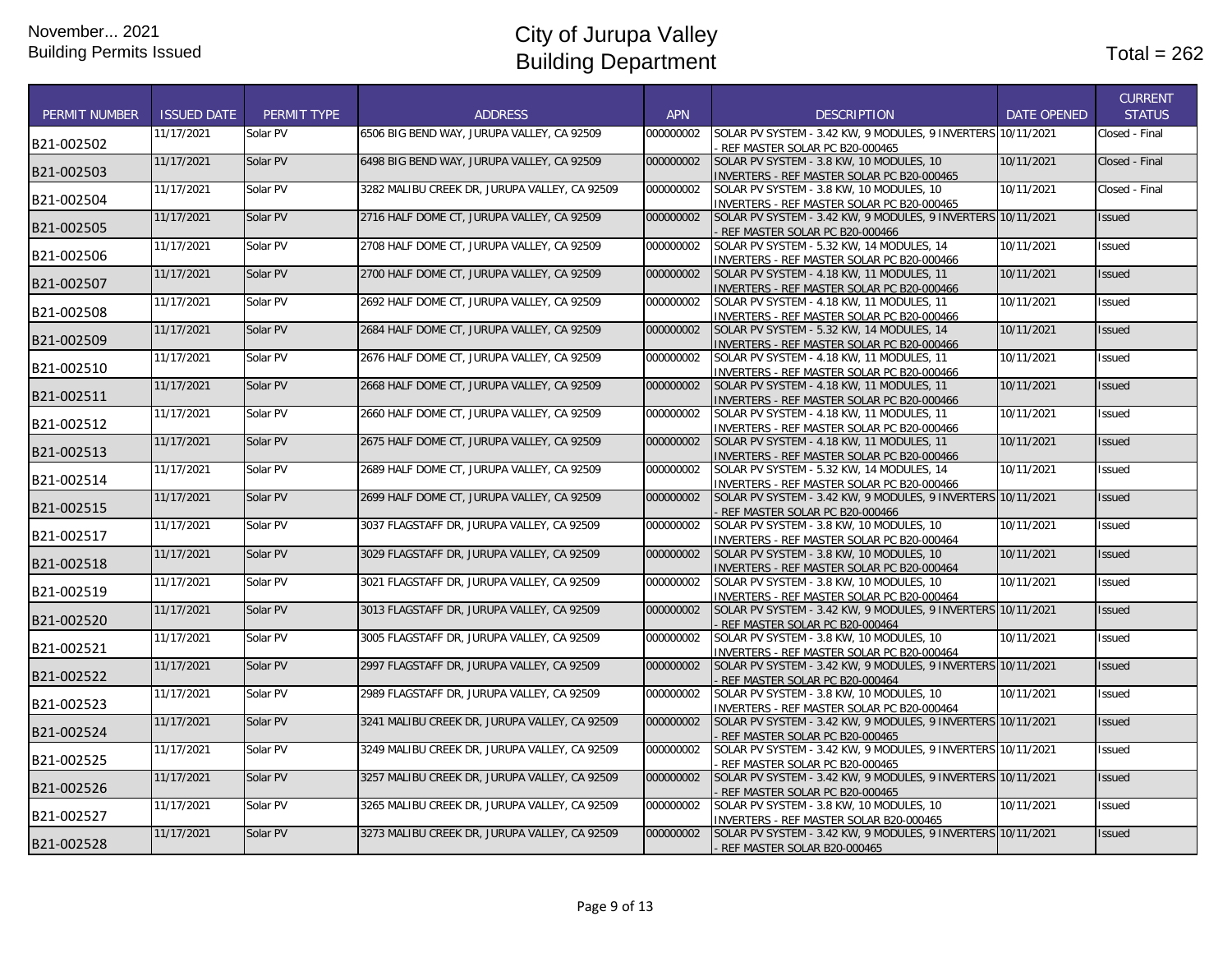|                      |                    |             |                                                 |            |                                                                                                                                   |                    | <b>CURRENT</b>                         |
|----------------------|--------------------|-------------|-------------------------------------------------|------------|-----------------------------------------------------------------------------------------------------------------------------------|--------------------|----------------------------------------|
| <b>PERMIT NUMBER</b> | <b>ISSUED DATE</b> | PERMIT TYPE | <b>ADDRESS</b>                                  | <b>APN</b> | <b>DESCRIPTION</b>                                                                                                                | <b>DATE OPENED</b> | <b>STATUS</b>                          |
| B21-002529           | 11/17/2021         | Solar PV    | 3281 MALIBU CREEK DR. JURUPA VALLEY, CA 92509   | 000000002  | SOLAR PV SYSTEM - 3.42 KW, 9 MODULES, 9 INVERTERS 10/11/2021<br>REF MASTER SOLAR B20-000465                                       |                    | Issued                                 |
| B21-002530           | 11/17/2021         | Solar PV    | 3272 MALIBU CREEK DR, JURUPA VALLEY, CA 92509   | 000000002  | SOLAR PV SYSTEM - 3.42 KW, 9 MODULES, 9 INVERTERS 10/11/2021<br>REF MASTER SOLAR B20-000465                                       |                    | <b>Issued</b>                          |
| B21-002531           | 11/17/2021         | Solar PV    | 3260 MALIBU CREEK DR, JURUPA VALLEY, CA 92509   | 000000002  | SOLAR PV SYSTEM -3.42 KW, 9 MODULES, 9 INVERTERS - 10/11/2021<br>REF MASTER SOLAR B20-000465                                      |                    | <b>Issued</b>                          |
| B21-002532           | 11/17/2021         | Solar PV    | 3248 MALIBU CREEK DR, JURUPA VALLEY, CA 92509   | 000000002  | SOLAR PV SYSTEM - 3.42 KW, 9 MODULES, 9 INVERTERS 10/11/2021<br>REF MASTER SOLAR B20-000465                                       |                    | <b>Issued</b>                          |
| B21-002533           | 11/17/2021         | Solar PV    | 3240 MALIBU CREEK DR, JURUPA VALLEY, CA 92509   | 000000002  | SOLAR PV SYSTEM - 3.42 KW, 9 MODULES, 9 INVERTERS 10/11/2021<br>REF MASTER SOLAR B20-000465                                       |                    | <b>Issued</b>                          |
| B21-002534           | 11/17/2021         | Solar PV    | 6553 ZION WAY, JURUPA VALLEY, CA 92509          | 000000002  | SOLAR PV SYSTEM - 4.18 KW, 11 MODULES, 11<br>INVERTERS - REF MASTER SOLAR B20-000466                                              | 10/11/2021         | <b>Issued</b>                          |
| B21-002535           | 11/17/2021         | Solar PV    | 6561 ZION WAY, JURUPA VALLEY, CA 92509          | 000000002  | SOLAR PV SYSTEM - 4.18 KW, 11 MODULES, 11<br>INVERTERS - REF MASTER SOLAR B20-000466                                              | 10/11/2021         | Issued                                 |
| B21-002536           | 11/17/2021         | Solar PV    | 6569 ZION WAY, JURUPA VALLEY, CA 92509          | 000000002  | SOLAR PV SYSTEM - 5.32 KW, 14 MODULES, 14<br>INVERTERS - REF MASTER SOLAR B20-000466                                              | 10/11/2021         | <b>Issued</b>                          |
| B21-002537           | 11/17/2021         | Solar PV    | 6577 ZION WAY, JURUPA VALLEY, CA 92509          | 000000002  | SOLAR PV SYSTEM - 3.42 KW, 9 MODULES, 9 INVERTERS 10/11/2021<br>REF MASTER SOLAR B20-000466                                       |                    | Issued                                 |
| B21-002538           | 11/17/2021         | Solar PV    | 6574 ZION WAY, JURUPA VALLEY, CA 92509          | 000000002  | SOLAR PV SYSTEM - 5.32 KW, 14 MODULES, 14<br>INVERTERS - REF MASTER SOLAR B20-000466                                              | 10/11/2021         | <b>Issued</b>                          |
| B21-002539           | 11/17/2021         | Solar PV    | 6572 ZION WAY, JURUPA VALLEY, CA 92509          | 000000002  | SOLAR PV SYSTEM - 4.18 KW, 11 MODULES, 11<br>INVERTERS - REF MASTER SOLAR B20-000466                                              | 10/11/2021         | Issued                                 |
| B21-002540           | 11/17/2021         | Solar PV    | 6562 ZION WAY, JURUPA VALLEY, CA 92509          | 000000002  | SOLAR PV SYSTEM - 3.42 KW, 9 MODULES, 9 INVERTERS 10/11/2021<br>REF MASTER SOLAR B20-000466                                       |                    | <b>Issued</b>                          |
| B21-002576           | 11/17/2021         | Solar PV    | 4865 SNAP DRAGON ST, JURUPA VALLEY, CA 91752    | 160291005  | SOLAR PV SYSTEM: 12.25 KW / 35 PANELS / 35<br>MICROINVERTERS / NO MPU                                                             | 10/14/2021         | <b>Issued - Revisions</b><br>Submitted |
| B21-002583           | 11/17/2021         | Solar PV    | 6905 EBRO CT, JURUPA VALLEY, CA 91752           | 157260025  | SOLAR PV SYSTEM: 4.55 KW / 13 PANELS / 13<br>MICROINVERTERS / NO MPU                                                              | 10/14/2021         | <b>Issued</b>                          |
| B21-002607           | 11/2/2021          | Solar PV    | 8021 HALBROOK TER, JURUPA VALLEY, CA 92509      | 166661026  | SOLAR PV SYSTEM: 11.715 KW / 35 PANELS / 1<br>INVERTER / SERVICE CHANGEOUT: UPGRADE FROM 200<br>AMPS TO 225 AMPS                  | 10/20/2021         | Issued                                 |
| B21-002616           | 11/2/2021          | Solar PV    | 5276 34TH ST, JURUPA VALLEY, CA 92509           | 179281028  | SOLAR PV SYSTEM: 4.615 KW / 13 PANELS / 1 INVERTER 10/21/2021<br>/ NO MPU                                                         |                    | <b>Issued</b>                          |
| B21-002629           | 11/1/2021          | Solar PV    | 4979 GRAPHITE CREEK RD. JURUPA VALLEY, CA 91752 | 160371003  | SOLAR PV SYSTEM: 4.74 KW / 12 PANELS / 12<br>MICROINVERTERS / NO MPU                                                              | 10/22/2021         | Closed - Final                         |
| B21-002630           | 11/22/2021         | Solar PV    | 6740 NADEAU LN, JURUPA VALLEY, CA 92509         | 175072001  | SOLAR PV SYSTEM: 7.92 KW / 18 PANELS / 1 INVERTER<br>/ No MPU                                                                     | 10/23/2021         | <b>Issued</b>                          |
| B21-002638           | 11/18/2021         | Solar PV    | 3931 IRON MOUNTAIN CIR, JURUPA VALLEY, CA 92509 | 174393045  | SOLAR PV SYSTEM: 2.63 KW / 7 PANELS / 7<br>MICROINVERTERS / NO MPU                                                                | 10/22/2021         | <b>Issued</b>                          |
| B21-002641           | 11/1/2021          | Solar PV    | 7349 LAKESIDE DR. JURUPA VALLEY. CA 92509       | 183320010  | SOLAR PV SYSTEM: 6.16 KW / 14 PANELS / 1 INVERTER<br>/ SERVICE CHANGEOUT: UPGRADE FROM 100 AMPS TO<br><b>200 AMPS</b>             | 10/25/2021         | <b>Issued</b>                          |
| B21-002646           | 11/3/2021          | Solar PV    | 5484 CEDAR ST, JURUPA VALLEY, CA 92509          | 162090017  | SOLAR PV SYSTEM: 11.02 KW / 29 PANELS / 1 INVERTER 10/26/2021<br>/ SERVICE CHANGEOUT: UPGRADE FROM 100 AMPS TO<br><b>225 AMPS</b> |                    | Issued                                 |
| B21-002647           | 11/15/2021         | Solar PV    | 9643 RANCHO JURUPA DR, JURUPA VALLEY, CA 92509  | 000000002  | SOLAR PV SYSTEM - 4.9 KW / 14 AC MODULES -<br>REFERENCE MASTER SOLAR B21-000503                                                   | 10/26/2021         | <b>Issued</b>                          |
| B21-002648           | 11/15/2021         | Solar PV    | 9631 RANCHO JURUPA DR, JURUPA VALLEY, CA 92509  | 000000002  | SOLAR PV SYSTEM - 4.9 KW / 14 AC MODULES -<br>REFERENCE MASTER SOLAR B21-000503                                                   | 10/26/2021         | Issued                                 |
| B21-002649           | 11/15/2021         | Solar PV    | 9595 RANCHO JURUPA DR, JURUPA VALLEY, CA 92509  | 000000002  | SOLAR PV SYSTEM - 4.9 KW / 14 AC MODULES -<br>REFERENCE MASTER SOLAR B21-000503                                                   | 10/26/2021         | <b>Issued</b>                          |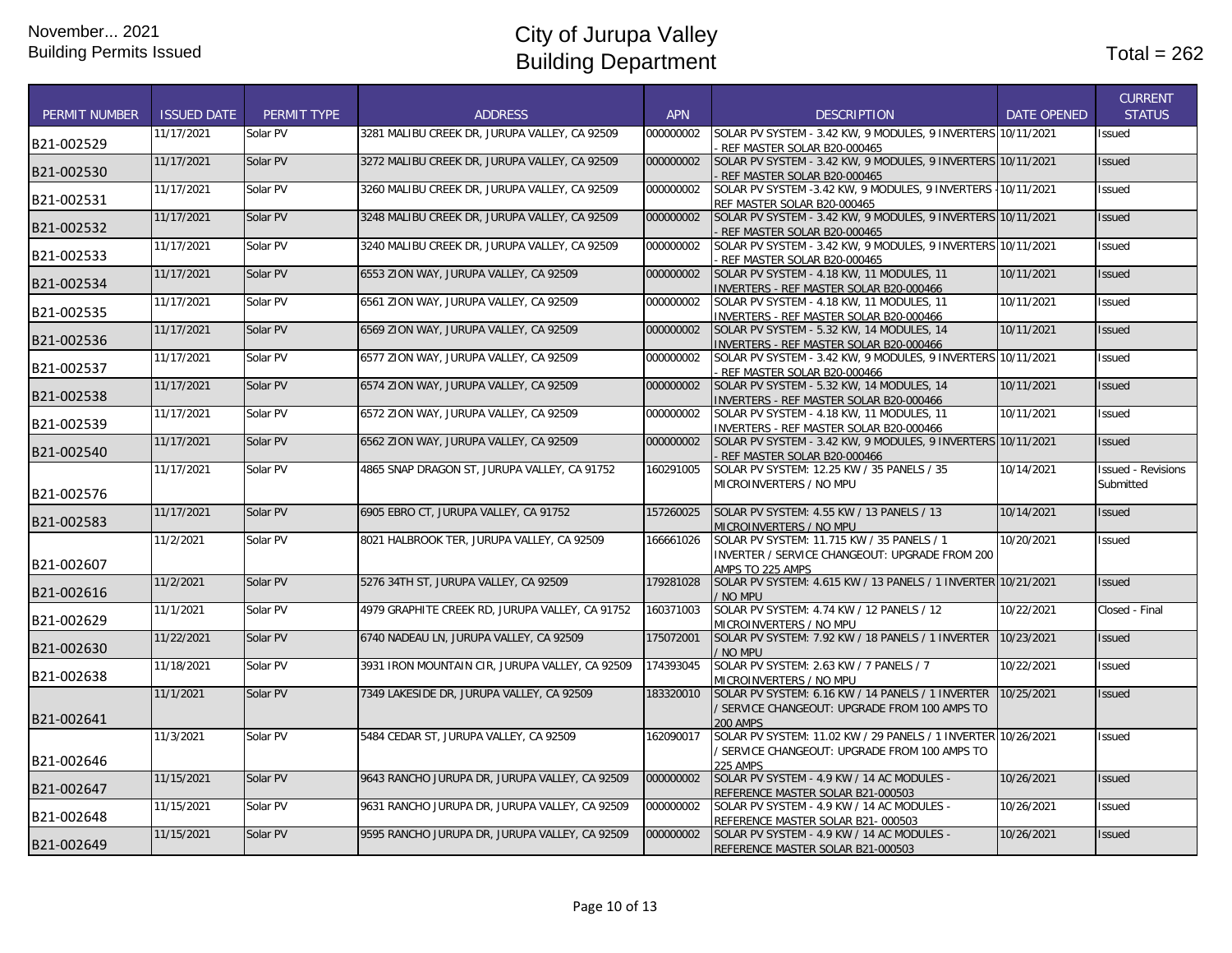| <b>PERMIT NUMBER</b> | <b>ISSUED DATE</b> | PERMIT TYPE         | <b>ADDRESS</b>                                 | <b>APN</b> | <b>DESCRIPTION</b>                                                                                                                                    | <b>DATE OPENED</b> | <b>CURRENT</b><br><b>STATUS</b>        |
|----------------------|--------------------|---------------------|------------------------------------------------|------------|-------------------------------------------------------------------------------------------------------------------------------------------------------|--------------------|----------------------------------------|
| B21-002650           | 11/15/2021         | Solar PV            | 9583 RANCHO JURUPA DR, JURUPA VALLEY, CA 92509 | 000000002  | SOLAR PV SYSTEM - 4.2 KW / 12 AC MODULES -<br>REFERENCE MASTER SOLAR B21-000503                                                                       | 10/26/2021         | Issued                                 |
| B21-002651           | 11/15/2021         | Solar PV            | 9571 RANCHO JURUPA DR, JURUPA VALLEY, CA 92509 | 000000002  | SOLAR PV SYSTEM - 4.90 KW / 14 AC MODULES -<br>REFERENCE MASTER SOLAR B21-000503                                                                      | 10/26/2021         | <b>Issued</b>                          |
| B21-002652           | 11/29/2021         | Solar PV            | 9619 RANCHO JURUPA RD, JURUPA VALLEY, CA       | 000000002  | SOLAR PV SYSTEM - 4.2 KW / 12 AC MODULES -<br>REFERENCE MASTER SOLAR B21-000503                                                                       | 10/26/2021         | <b>Issued</b>                          |
| B21-002659           | 11/2/2021          | Solar PV            | 4828 MOUNT ABBOTT ST, JURUPA VALLEY, CA 92509  | 183363016  | SOLAR PV SYSTEM: 7.15 KW / 22 PANELS / 1 INVERTER<br>/ NO MPU                                                                                         | 10/27/2021         | Closed - Final                         |
| B21-002660           | 11/19/2021         | Solar PV            | 3936 BOULDER DR DR, JURUPA VALLEY, CA 92509    | 174393004  | SOLAR PV SYSTEM: 4.9 KW / 14 PANELS / 1 INVERTER /<br>NO MPU                                                                                          | 10/27/2021         | Issued                                 |
| B21-002663           | 11/15/2021         | Solar PV            | 3335 CHARDONEY WAY, JURUPA VALLEY, CA 91752    | 156243001  | SOLAR PV SYSTEM: 6 KW / 5.48 KW / 16 PANELS / 16<br>MICROINVERTERS / SERVICE CHANGEOUT: UPGRADE<br>FROM 100 AMPS TO 200 AMPS                          | 10/27/2021         | <b>Issued</b>                          |
| B21-002665           | 11/12/2021         | Solar PV            | 5728 CROWN DR. JURUPA VALLEY. CA 91752         | 160184005  | SOLAR PV SYSTEM: 12 KW / 30 PANELS / 30<br>MICROINVERTERS / NO MPU                                                                                    | 10/27/2021         | <b>Issued</b>                          |
| B21-002672           | 11/5/2021          | Solar PV            | 8123 WHITNEY DR, JURUPA VALLEY, CA 92509       | 166530029  | SOLAR PV SYSTEM - 7.7 KW DC / 22 PANELS / 1<br>INVERTER / NO MPU                                                                                      | 10/28/2021         | <b>Issued</b>                          |
| B21-002674           | 11/15/2021         | Solar PV            | 10364 60TH ST, JURUPA VALLEY, CA 91752         | 161282009  | SOLAR PV SYSTEM / 12.5 KW DC / 37 PANELS / 37<br>MICROINVERTERS / NEW SUB PANEL 125A                                                                  | 10/28/2021         | Closed - Final                         |
| B21-002677           | 11/4/2021          | Solar PV            | 6875 REFLECTION WAY, JURUPA VALLEY, CA 92509   | 174442009  | SOLAR PV SYSTEM / 9.75 KW DC / 30 PANELS / 1<br>NIVERTER / NO MPU                                                                                     | 10/28/2021         | <b>Issued</b>                          |
| B21-002678           | 11/4/2021          | Solar PV            | 11835 SILVER LP, JURUPA VALLEY, CA 91752       | 152361004  | SOLAR PV SYSTEM / 11.7 KW DC / 36 PANELS /<br>1INVERTER / NO MPU                                                                                      | 10/28/2021         | Closed - Final                         |
| B21-002679           | 11/30/2021         | Solar PV            | 4449 SHELBY CT. JURUPA VALLEY. CA 92509        | 183471020  | SOLAR PV SYSTEM / 8.19 KW DC / 21 PANELS / 1<br>INVERTER / NO MPU                                                                                     | 10/28/2021         | Closed - Final                         |
| B21-002684           | 11/9/2021          | Solar PV            | 7751 JAYHAWK DR, JURUPA VALLEY, CA 92509       | 183450016  | SOLAR PV SYSTEM / 4.55 KW DC / 13 PANELS / 1<br>INVERTER / NO MPU                                                                                     | 10/29/2021         | Issued                                 |
| B21-002688           | 11/12/2021         | Solar PV            | 11640 BLUEBEARD CT, JURUPA VALLEY, CA 91752    | 160290016  | SOLAR PV SYSTEM: 4.97 KW / 14 PANELS / 1 INVERTER<br>/ NO MPU                                                                                         | 11/1/2021          | <b>Issued</b>                          |
| B21-002691           | 11/4/2021          | Solar PV            | 11956 TURQUOISE WAY, JURUPA VALLEY, CA 91752   | 152391029  | SOLAR PV SYSTEM: 7.98 KW / 19 PANELS / 1 INVERTER 11/1/2021<br>/ No mpu                                                                               |                    | <b>Issued - Revisions</b><br>Submitted |
| B21-002697           | 11/9/2021          | Solar PV            | 6022 DE LA VISTA, JURUPA VALLEY, CA 92509      | 182262006  | SOLAR PV SYSTEM: 9.855 KW / 27 PANELS / 1 INVERTER 11/2/2021<br>/ SERVICE CHANGEOUT: UPGRADE FROM 100 AMPS TO<br><b>200 AMPS</b>                      |                    | <b>Issued</b>                          |
| B21-002707           | 11/30/2021         | Solar PV            | 5978 TROTH ST, JURUPA VALLEY, CA 91752         | 161232014  | SOLAR PV SYSTEM: 5.6 KW / 16 PANELS / 1 INVERTER / 11/2/2021<br>SERVICE CHANGEOUT: UPGRADE FROM 100 AMPS TO<br><b>225 AMPS</b>                        |                    | Issued                                 |
| B21-002711           | 11/23/2021         | Solar PV            | 4336 CONNING ST, JURUPA VALLEY, CA 92509       | 170220005  | SOLAR PV SYSTEM: 7.15 KW / 22 PANELS / 22<br>MICROINVERTERS / SERVICE CHANGEOUT: UPGRADE<br>FORM 100 AMPS TO 200 AMPS                                 | 11/3/2021          | Issued                                 |
| B21-002714           | 11/9/2021          | Solar PV            | 5550 INDIAN PALMS DR, JURUPA VALLEY, CA 92509  | 166651009  | SOLAR PV SYSTEM: 17.16 KW / 52 PANELS / 52<br>MICROINVERTERS / SERVICE CHNAGEOUT: INSTALL<br>NEW 225 AMP SERVICE EOUIPMENT                            | 11/3/2021          | Issued                                 |
|                      | 11/3/2021          | <b>Fence Permit</b> | 9585 61ST ST, JURUPA VALLEY, CA 92509          | 162291002  | 20LNFT X 3FT -6" TALL BLOCK WALL WITH WROUGHT<br>IRON 3FT -6" WITH 3PILASTERS PER CITY STANDARD /<br>178 LNFT X 6FT HIGH BLOCK WALL PER CITY STANDARD | 11/3/2021          | Issued                                 |
| B21-002715           |                    |                     |                                                |            |                                                                                                                                                       |                    |                                        |
| B21-002717           | 11/12/2021         | Solar PV            | 11923 SOLITAIRE CT, JURUPA VALLEY, CA 91752    | 152361023  | SOLAR PV SYSTEM 6.65 DC KW / 19 PANELS / 1<br>INVERTER / 1 BATTERY BACKUP / NO MPU                                                                    | 11/3/2021          | Issued                                 |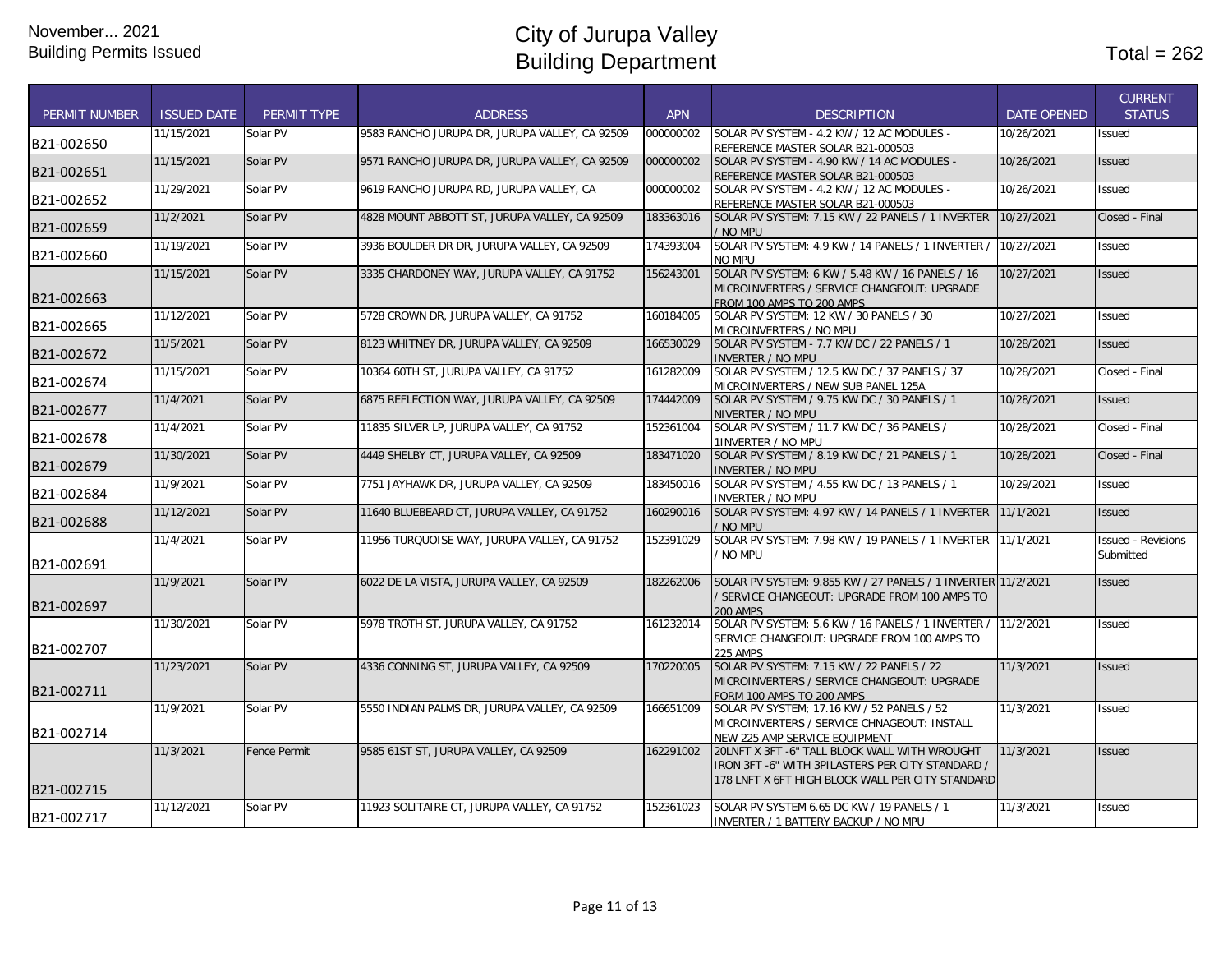| <b>PERMIT NUMBER</b> | <b>ISSUED DATE</b> | PERMIT TYPE         | <b>ADDRESS</b>                                 | <b>APN</b> | <b>DESCRIPTION</b>                                                                                                                                                                                                                            | <b>DATE OPENED</b> | <b>CURRENT</b><br><b>STATUS</b> |
|----------------------|--------------------|---------------------|------------------------------------------------|------------|-----------------------------------------------------------------------------------------------------------------------------------------------------------------------------------------------------------------------------------------------|--------------------|---------------------------------|
|                      | 11/3/2021          | Patio               | 7764 LONGS PEAK DR. JURUPA VALLEY, CA 92509    | 183383001  | 600 AF ATTACHED ALUMINUM WOOD PATIO COVER                                                                                                                                                                                                     | 11/3/2021          | <b>Issued</b>                   |
| B21-002720           |                    |                     |                                                |            | WITH (2) FANS (6) LIGHTS AND (1) OUTLET                                                                                                                                                                                                       |                    |                                 |
|                      | 11/23/2021         | Solar PV            | 6281 RUBY CREST WAY, JURUPA VALLEY, CA 91752   | 152360026  | SOLAR PV SYSTEM 8.829 DC KW / 27 PANELS / 27                                                                                                                                                                                                  | 11/4/2021          | Closed - Final                  |
| B21-002726           |                    |                     |                                                |            | MICRO INVERTERS / NO MPU                                                                                                                                                                                                                      |                    |                                 |
| B21-002733           | 11/18/2021         | Solar PV            | 11416 CALLE POSITAS, JURUPA VALLEY, CA 91752   | 160341012  | SOLAR PV SYSTEM / 6.37 KW DC 17 PANELS / 17 MICRO 11/4/2021<br><b>INVERTERS / NO MPU</b>                                                                                                                                                      |                    | Closed - Final                  |
| B21-002738           | 11/24/2021         | Solar PV            | 3143 HADLEY DR, JURUPA VALLEY, CA 91752        | 156292017  | SOLAR PV SYSTEM 7.7 AC KW / 22 PANELS/ 1 INVERTER 11/4/2021<br>/ NO MPU                                                                                                                                                                       |                    | Issued                          |
| B21-002744           | 11/5/2021          | <b>Fence Permit</b> | 9123 BOLD RULER LN, JURUPA VALLEY, CA 92509    | 169330009  | BLOCK WALL / FREE STANDNING 120LNFT X 6 FT TALL                                                                                                                                                                                               | 11/5/2021          | Closed - Final                  |
|                      | 11/5/2021          | <b>Fence Permit</b> | 9340 BELLEGRAVE AVE, JURUPA VALLEY, CA 92509   | 170371048  | BLOCK WALL AND WROUGHT IRON / FREE STANDNING<br>6' WROUGHT IRON MAN DOOR / 14 LNFT X 6' TALL<br>WROUGHT IRON ROLL GATE / 75LNFT OF 2' OF BLOCK<br>WALL WITH 4' OF WROUGHT IRON / (8) 12X12<br>PILASTERS 6' TALL / (2) 24X24 PILASTERS 6' TALL | 11/5/2021          | <b>Issued</b>                   |
| B21-002747           |                    |                     |                                                |            |                                                                                                                                                                                                                                               |                    |                                 |
| B21-002759           | 11/8/2021          | <b>Fence Permit</b> | 5452 GOLF ST. JURUPA VALLEY. CA 92509          | 166550032  | RETAINING WALL PER CITY STANDARD / 45LNFT X 3FT<br>TALL / 33LNFT X 18" TALL / 32 LNFT X 5FT TALL                                                                                                                                              | 11/8/2021          | <b>Issued</b>                   |
| B21-002761           | 11/18/2021         | Solar PV            | 4710 CAMINO DE MADERA, JURUPA VALLEY, CA 91752 | 160330011  | SOLAR PV SYSTEM: 4.25 KW / 10 PANELS / 1 INVERTER 11/9/2021<br>/ NO MPU                                                                                                                                                                       |                    | <b>Issued</b>                   |
| B21-002764           | 11/23/2021         | Solar PV            | 11860 65TH ST, JURUPA VALLEY, CA 91752         | 152382013  | SOLAR PV SYSTEM: 6 KW DC / 16 PANELS / 16<br>MICROINVERTERS / NO MPU                                                                                                                                                                          | 11/9/2021          | Closed - Final                  |
| B21-002768           | 11/9/2021          | <b>Fence Permit</b> | 8134 WHITNEY DR, JURUPA VALLEY, CA 92509       | 166530004  | BLOCK WALL / FREE STANDING 51 LNFT X 6FT TALL                                                                                                                                                                                                 | 11/9/2021          | <b>Issued</b>                   |
| B21-002774           | 11/19/2021         | <b>Fence Permit</b> | 12526 ARAGONITE WAY, JURUPA VALLEY, CA 92509   | 174400022  | FREESTANDING BLOCK WALL 74 LNFT X 6 TALL PER<br>CITY STANDARD                                                                                                                                                                                 | 11/10/2021         | <b>Issued</b>                   |
| B21-002778           | 11/24/2021         | Solar PV            | 10915 58TH ST, JURUPA VALLEY, CA 91752         | 161140015  | SOLAR PV SYSTEM / 7.35 DC KW / 21 OPTIMIZERS / 1<br><b>INVERTER / NO MPU</b>                                                                                                                                                                  | 11/10/2021         | Closed - Final                  |
|                      | 11/22/2021         | Solar PV            | 7241 QUARTZ HILL DR, JURUPA VALLEY, CA 92509   | 185480017  | SOLAR PV SYSTEM: 6.4 KW / 20 PANELS / 20                                                                                                                                                                                                      | 11/11/2021         | <b>Issued</b>                   |
| B21-002786           |                    |                     |                                                |            | MICROINVERTERS / SERVICE CHANGEOUT: UPGRADE<br>FROM 100 AMPS TO 225 AMPS                                                                                                                                                                      |                    |                                 |
| B21-002788           | 11/19/2021         | Solar PV            | 9379 DELFERN LN, JURUPA VALLEY, CA 92509       | 170372012  | SOLAR PV SYSTEM 6.16 DC KW / 14 PANELS / 14                                                                                                                                                                                                   | 11/11/2021         | Closed - Final                  |
| B21-002790           | 11/24/2021         | Solar PV            | 7854 CHANDLER LN, JURUPA VALLEY, CA 92509      | 163370018  | OPTIMIZERS / 1 INVERTER / NO MPU<br>SOLAR PV SYSTEM: 6.75 KW / 18 PANELS / 18                                                                                                                                                                 | 11/12/2021         | <b>Issued</b>                   |
|                      | 11/23/2021         | Solar PV            | 8979 BOLD RULER LN, JURUPA VALLEY, CA 92509    | 169231005  | MICROINVERTERS / NO MPU<br>SOLAR PV SYSTEM: 6.72 KW / 21 PANELS / 21                                                                                                                                                                          | 11/9/2021          | <b>Issued</b>                   |
| B21-002794           |                    |                     |                                                |            | MICROINVERTERS / NO MPU                                                                                                                                                                                                                       |                    |                                 |
| B21-002796           | 11/29/2021         | Solar PV            | 6064 DE LA VISTA, JURUPA VALLEY, CA 92509      | 182262003  | SOLAR PV SYSTEM: 7.15 KW / 22 PANELS / 22<br>MICROINVERTERS / NO MPU                                                                                                                                                                          | 11/15/2021         | <b>Issued</b>                   |
|                      | 11/30/2021         | Solar PV            | 8989 MISSION BLVD, JURUPA VALLEY, CA 92509     | 169100059  | SOLAR PV SYSTEM: 206.25 KW / 550 PANELS / 4                                                                                                                                                                                                   | 11/15/2021         | Issued                          |
| B21-002799           |                    |                     |                                                |            | INVERTERS (PLANS ORIGINALLY APPROVED UNDER B20-<br>001461)                                                                                                                                                                                    |                    |                                 |
| B21-002800           | 11/15/2021         | <b>Fence Permit</b> | 5608 CLIFF VALLEY CIR, JURUPA VALLEY, CA 92509 | 165260005  | 24 LF X 6' TALL BLOCK WALL PER CITY STANDARD                                                                                                                                                                                                  | 11/15/2021         | Closed - Final                  |
| B21-002802           | 11/15/2021         | <b>Fence Permit</b> | 6462 FRANK AVE, JURUPA VALLEY, CA 91752        | 157121015  | 61.2 LF OF 3' BLOCK WITH 2'.6" WROUGHT IRON / 2<br>ROLL GATES 8 LF X 5'6" TALL ROLLED TOGETHER AND<br>ONE 4' X 5'.6" TALL MAN GATE / 9 PILASTERS                                                                                              | 11/15/2021         | <b>Issued</b>                   |